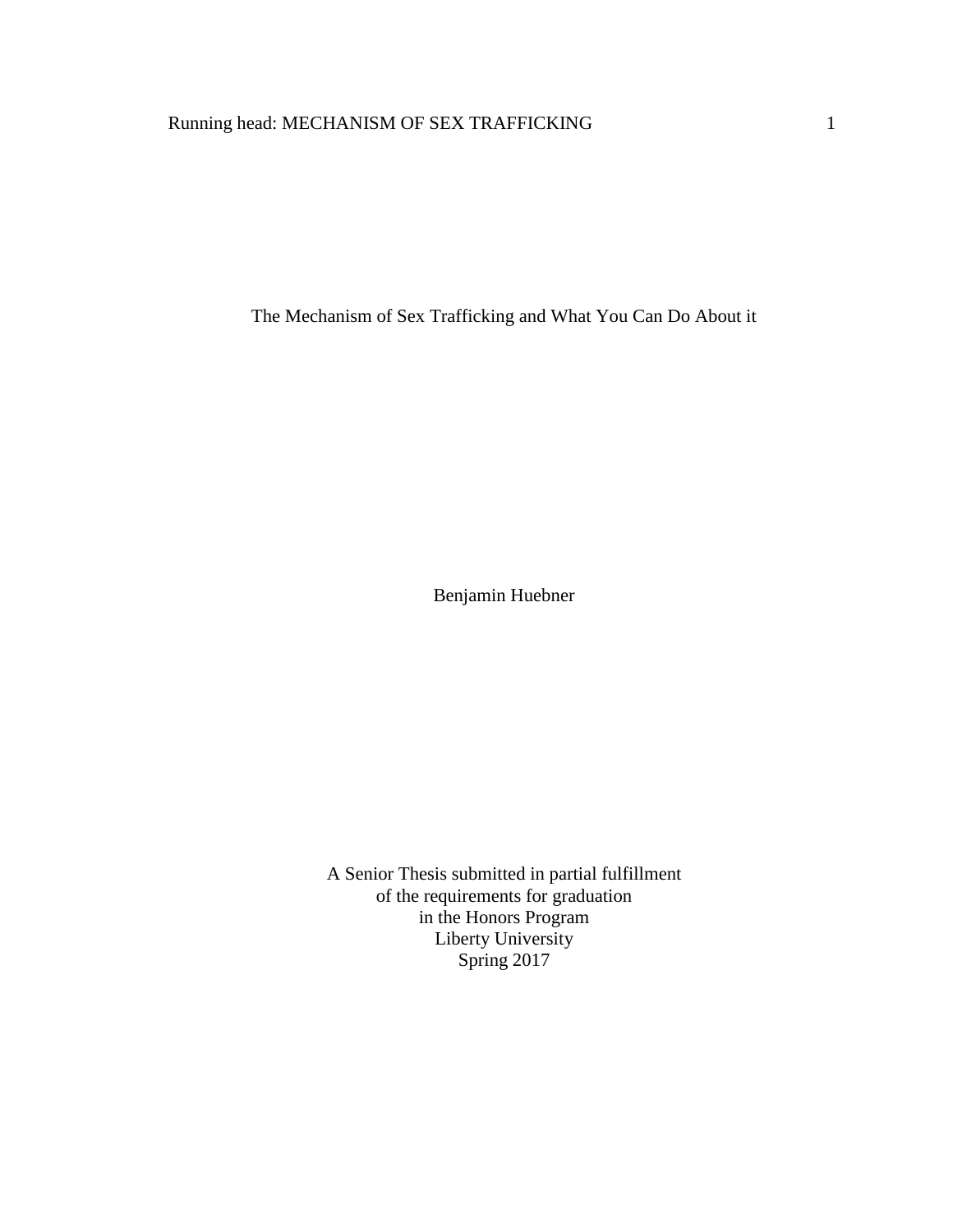Acceptance of Senior Honors Thesis

This Senior Honors Thesis is accepted in partial fulfillment of the requirements for graduation from the Honors Program of Liberty University.

> Tamra Rasberry, Ph.D. Thesis Chair

\_\_\_\_\_\_\_\_\_\_\_\_\_\_\_\_\_\_\_\_\_\_\_\_\_\_\_\_\_\_

Joel Cox, Ed.D. Committee Member

\_\_\_\_\_\_\_\_\_\_\_\_\_\_\_\_\_\_\_\_\_\_\_\_\_\_\_\_\_\_

Jerry Harvey, Ed.D. Committee Member

\_\_\_\_\_\_\_\_\_\_\_\_\_\_\_\_\_\_\_\_\_\_\_\_\_\_\_\_\_\_

James H. Nutter, D.A. Honors Director

\_\_\_\_\_\_\_\_\_\_\_\_\_\_\_\_\_\_\_\_\_\_\_\_\_\_\_\_\_\_

\_\_\_\_\_\_\_\_\_\_\_\_\_\_\_\_\_\_\_\_\_\_\_\_\_\_\_\_\_\_ Date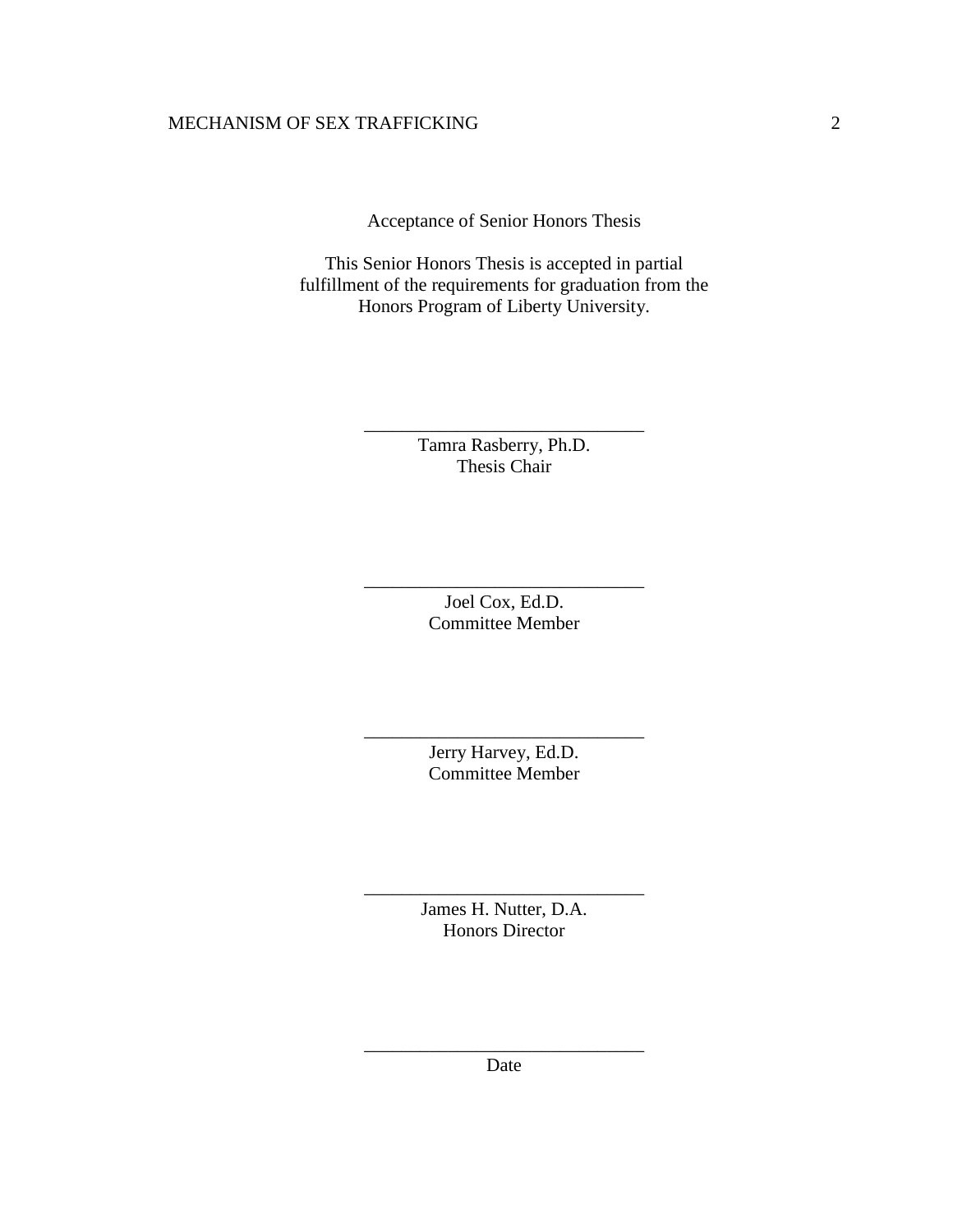#### Abstract

Awareness for sex trafficking is on a steady incline. Many organizations and events help to raise awareness for sex trafficking and often collect money to combat the issue. However, the unfortunate reality is that the public has gained a non-functional awareness of the issue. The public knows about the problem, they know that the number affected is astronomical, and they know that it is ugly, but they know of no tangible way to work toward the solution. Nothing is wrong with donating to an organization that is working to resolve the issue, but people need to be made aware of the simple ways that they can combat sex trafficking in their everyday life. They can do this by understanding how sex trafficking works. They can become familiar with the signs of sex trafficking and how to report suspicious activity. Lastly, the public must be made aware of personal behaviors that contribute to the problem. For example, many Americans consume pornography without knowing that this industry drives the demand for sex slavery.

*Keywords:* sex trafficking, Stockholm Syndrome, signs of trafficking, pornography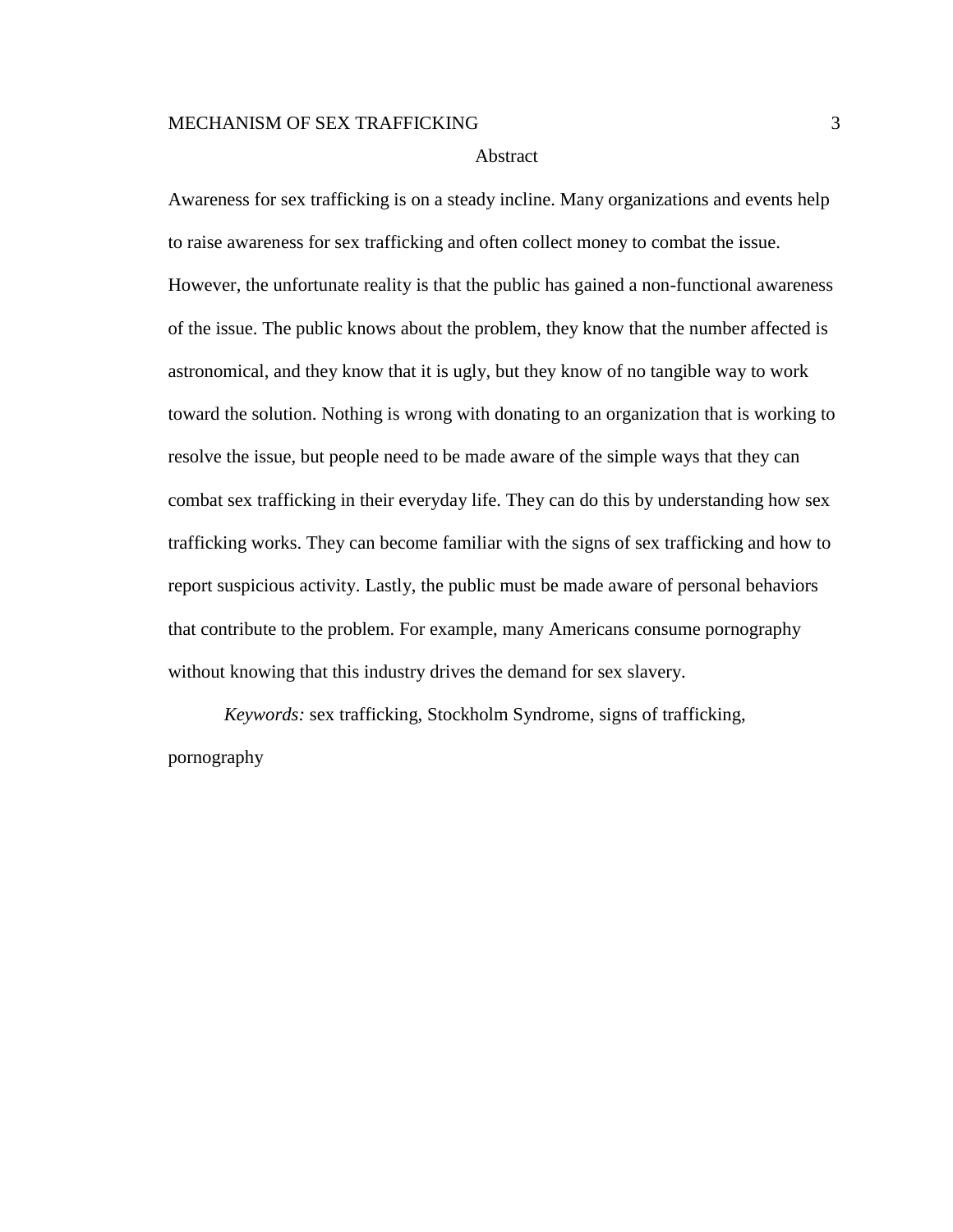The Mechanism of Sex Trafficking and What You Can Do About It

When discussing sex trafficking, most people will agree that it is an atrocity -something that should never occur. Many may even be able to quantify the problem by speaking intelligently about current statistics, acknowledging the 4.5 million people who are estimated to be enslaved in sex trafficking worldwide (Polaris, 2017). Some especially well informed people may be able to give qualitative information. They can voice a gruesomely specific, heart wrenching story that makes the listener want to start kicking in doors and taking names right then and there. Unfortunately, a costly knowledge deficit exists related to sex trafficking. While many people know that sex trafficking is a vast and grisly problem, very few people know of any tangible way that they can be a part of the solution. Sex trafficking is a multi-faceted problem, and it is a big problem. That means that the solution needs to be multi-faceted as well, and it needs to be a big solution. With any overwhelming problem, the easiest thing to do is to do nothing. Good intentions are fine, but the public needs to be equipped and empowered with a practical knowledge base. Only then will those good intentions materialize and effect change.

A logical first step to solving any problem is taking the time to truly understand the problem. Understanding how the mechanism of sex trafficking works is the easiest way to identify its vulnerabilities and dismantle it. For instance, knowing who is at risk of victimization leads to countermeasures to protect those vulnerable populations. Knowing where sex trafficking takes place will encourage extra vigilance in those places. Knowing the occupations that are most likely to unwittingly interact with traffickers or victims, allows the professionals in those occupations to educate and prepare themselves for those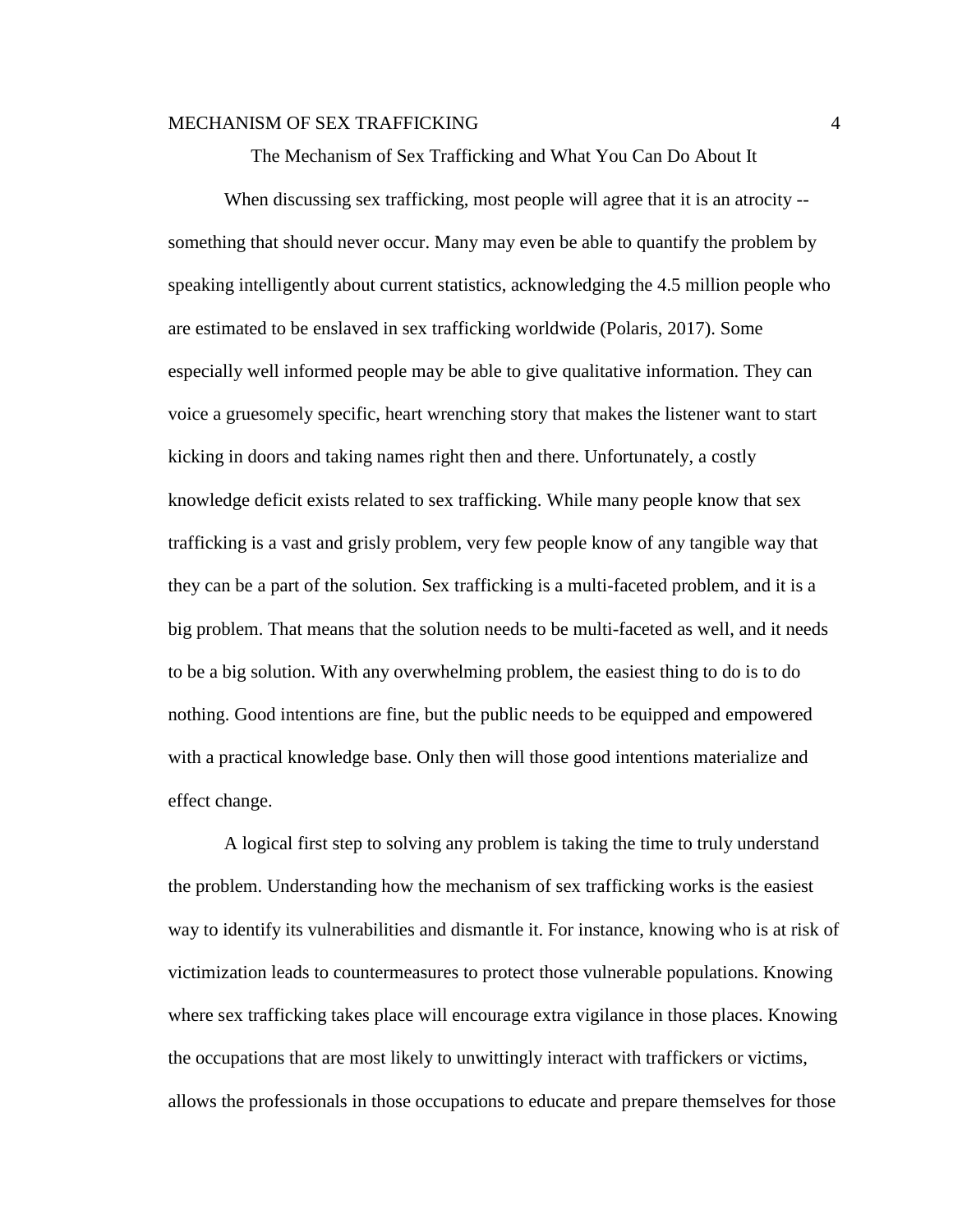# MECHANISM OF SEX TRAFFICKING **FOR SEX 1999** 5

situations. Knowing the signs of sex trafficking will enable the public to spot red flags and report them to the authorities. Knowing what drives the demand for sex trafficking will help people stop being a part of the very problem they say that they want to solve.

# **Formal Definition**

Before any further discussion, a formal definition of sex trafficking is warranted: "Sex trafficking occurs when someone uses force, fraud, or coercion to cause a commercial sex act with an adult or causes a minor to commit a commercial sex act" (Shared Hope International, 2017, para. 1). Anyone under the age of 18 is considered to be a minor. A commercial sex act includes "prostitution, pornography, and sexual performance done in exchange for any item of value such as money, drugs, food, shelter, or clothes" (Shared Hope International, 2017, para. 1). Sex trafficking occurs both internationally and domestically, and it is the fastest growing criminal enterprise in the world (Walker-Rodriguez & Hill, 2011). Now that a functioning definition is in place, this multi-faceted problem can be broken down into a functional knowledge.

#### **Populations at High Risk of Victimization**

Traffickers, also referred to as pimps, play into their victim's vulnerabilities (Department of Homeland Security, n.d.). They make promises targeted at the individual's physical and emotional needs to make their victim dependent on them. Because of the nature of the crime, hard and fast statistics that represent the entire effected population are impossible to assess. Research with samples of victims and survivors helps promote an understanding of the general population (Barrows, 2015). Sex traffickers find their victims from various walks of life. Victims can be both male and female, though the vast majority of victims are female. The survivor demographics from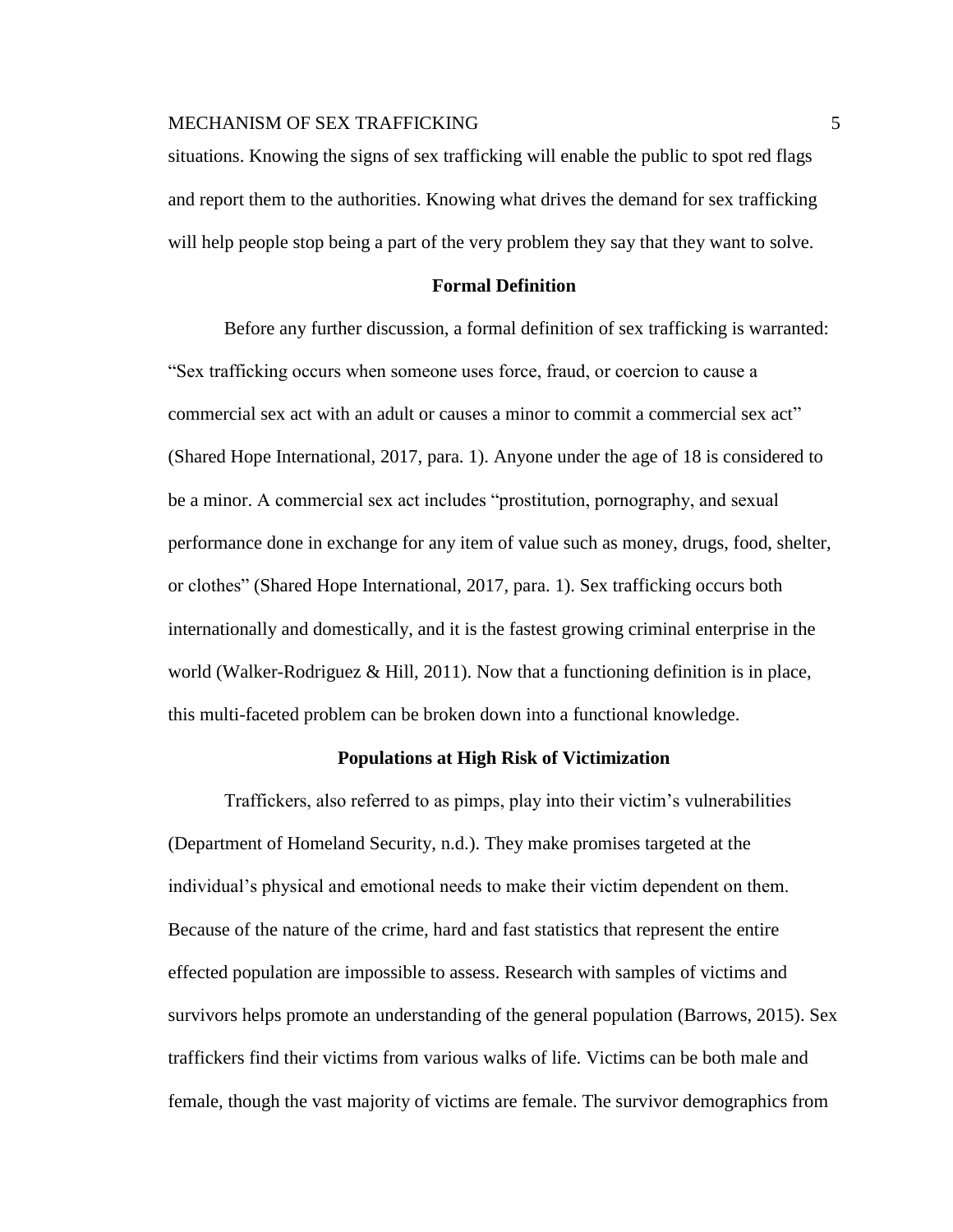1,611 sex trafficking survivors who used the National Human Trafficking Resource Center and BeFree Textline revealed that only 0.68% of the victims were transgender, 4.41% were male, and 94.49% were female (Polaris, 2017).

#### **Children as a Vulnerable Population**

The most vulnerable population in the United States is minors. In fact, most women engaged in prostitution entered the industry as minors (Kotrla, 2010). A common age range for children to enter the sex trafficking industry is 14-16 years old. At this young age, the child cannot fully comprehend what is happening (Shared Hope International, 2017), and because of the stage of their development, they may think of themselves as the "criminals" instead of the victims (Kotrla, 2010, p. 182). Among those most at risk are the homeless, those who have run away or been kicked out of their homes, those in the foster care system, those who have been neglected and those who have been physically or sexually abused (Polaris, 2017). Children who have a documented history of sexual abuse, physical abuse, or neglect are more than twice as likely to be exploited in prostitution. This propensity often occurs because of a corrupted image of self and an emotional distancing from sex. Engaging in sexual behavior and mentally labeling it as commonplace allows the victim of sexual abuse to water down their previous trauma (Wilson & Widom, 2011). Each of the listed risk factors make sense, because the traffickers are looking for victims who do not have a good social support system (Department of Homeland Security, n.d.). When these victims go missing, it may be a long time before anyone notices, if anyone notices at all.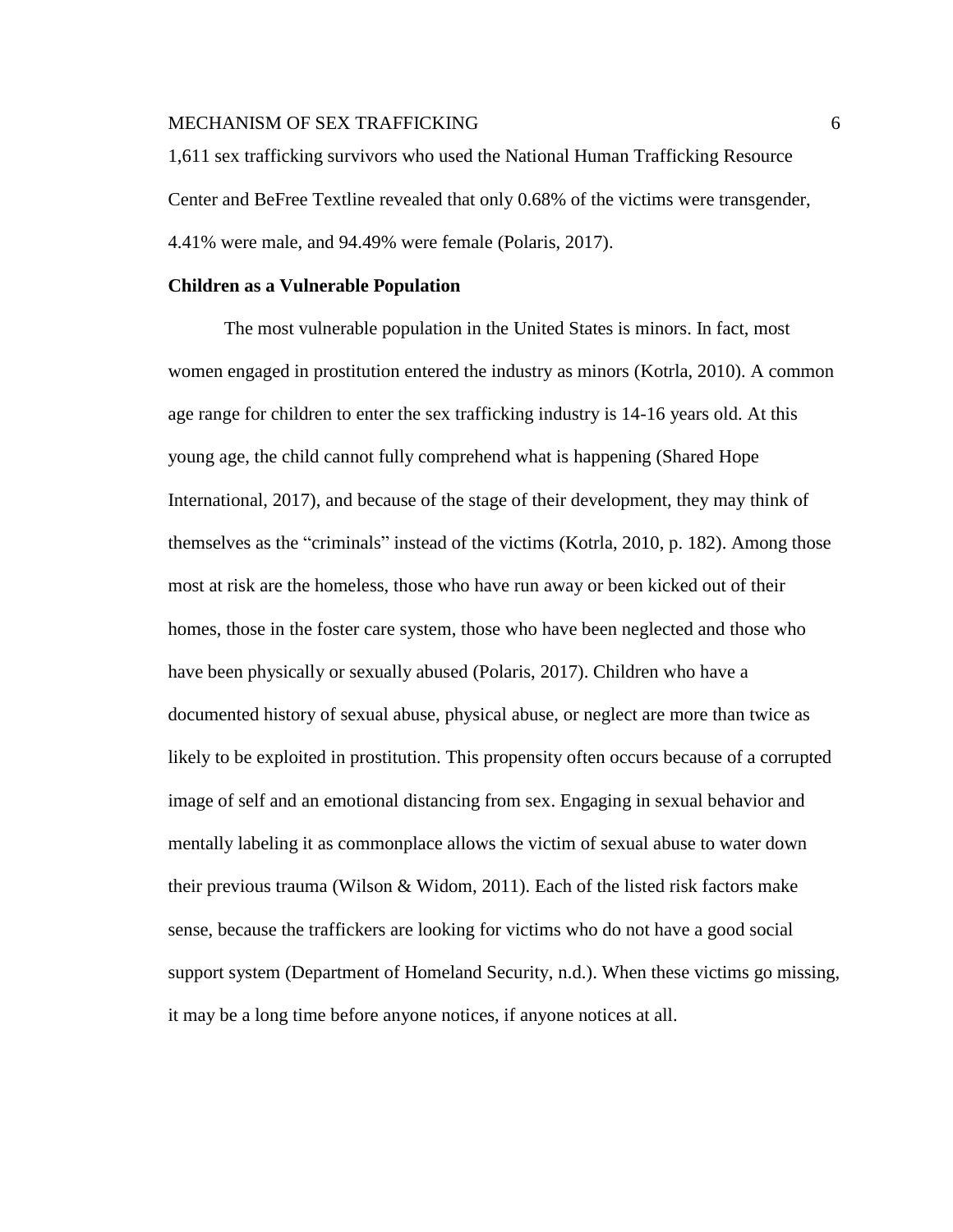# MECHANISM OF SEX TRAFFICKING **7** 7 **People in Poverty as a Vulnerable Population**

Poverty is a major risk factor for domestic sex trafficking, but it is and even more prevalent risk factor for international victims (Logan, Walker, & Hunt, 2009). These people are desperate, and because they are desperate, they are more willing to take dangerous opportunities. This vulnerability provides an opportunity for traffickers to lure victims, by offering them socioeconomic opportunity as bait (Polaris, 2017). Poverty also plays a role when victims are sold into sex trafficking by their impoverished parents or family. The desperate family is likely to believe the trafficker's false promise that when taken to the United States, their child will be well taken care of and may even have further opportunities. In reality, none of this is true. After the traffickers have brought the victim to the United States it is very easy for them to cut any ties that the victim has with their family (Logan, Walker, & Hunt, 2009).

Giving attention to the methods that traffickers use to lure and capture their victims offers another level of insight into the mechanism of the crime. Traffickers lure their victims the same way anyone has ever lured anyone into anything. They offer them something they want, or better yet, something they need. The truth about lying is that sometimes people are willing victims. If a person wants a lie to be true, then that person is more likely to believe the lie. Even if the liar makes mistakes in concealing the lie, the victim may give them the benefit of the doubt in order to maintain the plausibility of the lie that they want to believe (Ekman, 2009).

# **Method One: Romantic, or "Lover Boy" Approach**

One of the most common tactics that traffickers use in luring victims is entering in the role of boyfriend. By showering the victim with attention, gifts, and affection, they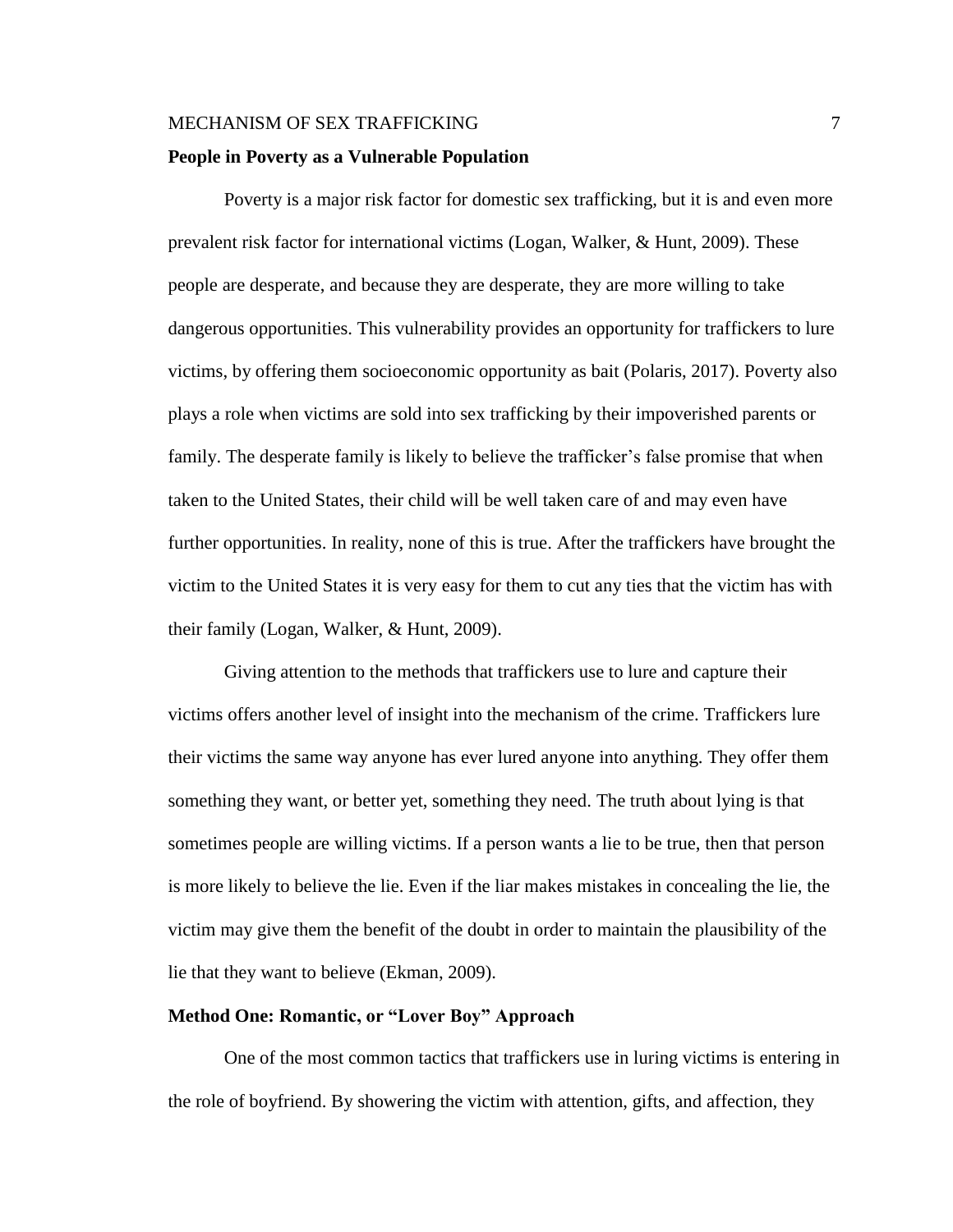build trust and attachment. This method can be employed on adult victims, but is especially common with the sex trafficking of minors. After attachment, trust, and affection have been established, the pimp becomes increasingly controlling, wanting to know the victim's whereabouts at all times (Barrows, 2015). This may seem suspicious, but the trafficker is able to hide his intentions under the claim that he is worried about his "girlfriend." This is often a lie that the victim wants to believe. If her boyfriend is worried about her, then he must love her. It is not so. The trafficker then takes it one step further as he gradually isolates the girl from her family, friends, and support system. He may even geographically isolate the victim by convincing her to go to another city or state with him. Once the trafficker has made the victim dependent on him, then he forces her into prostitution by convincing her that she needs to contribute (Barrows, 2015). At that point, even if the victim realizes what is happening, it is too late. She has already been cut off from anyone who could help her. In this scenario, the lover boy may be the trafficker, or he may simply be a recruiter for the trafficker. The trafficker may control the lover boy via threats or money, driving him to "recruit" girls for exploitation (Hope For Justic, n.d.).

*Apps and online grooming.* A subset of the "lover boy" approach is used by predators who groom victims online, on social media and in chat rooms. Unfortunately, technology has made it much easier for traffickers to find vulnerable young people and start a relationship with them, all without getting up from their laptop. Adolescents are especially vulnerable to online grooming because of the developmental stage that they are in. Predators online may pretend to be another teenager, or they may not even have to. Online predators take advantage of the adolescents' desire for attention, growing sexual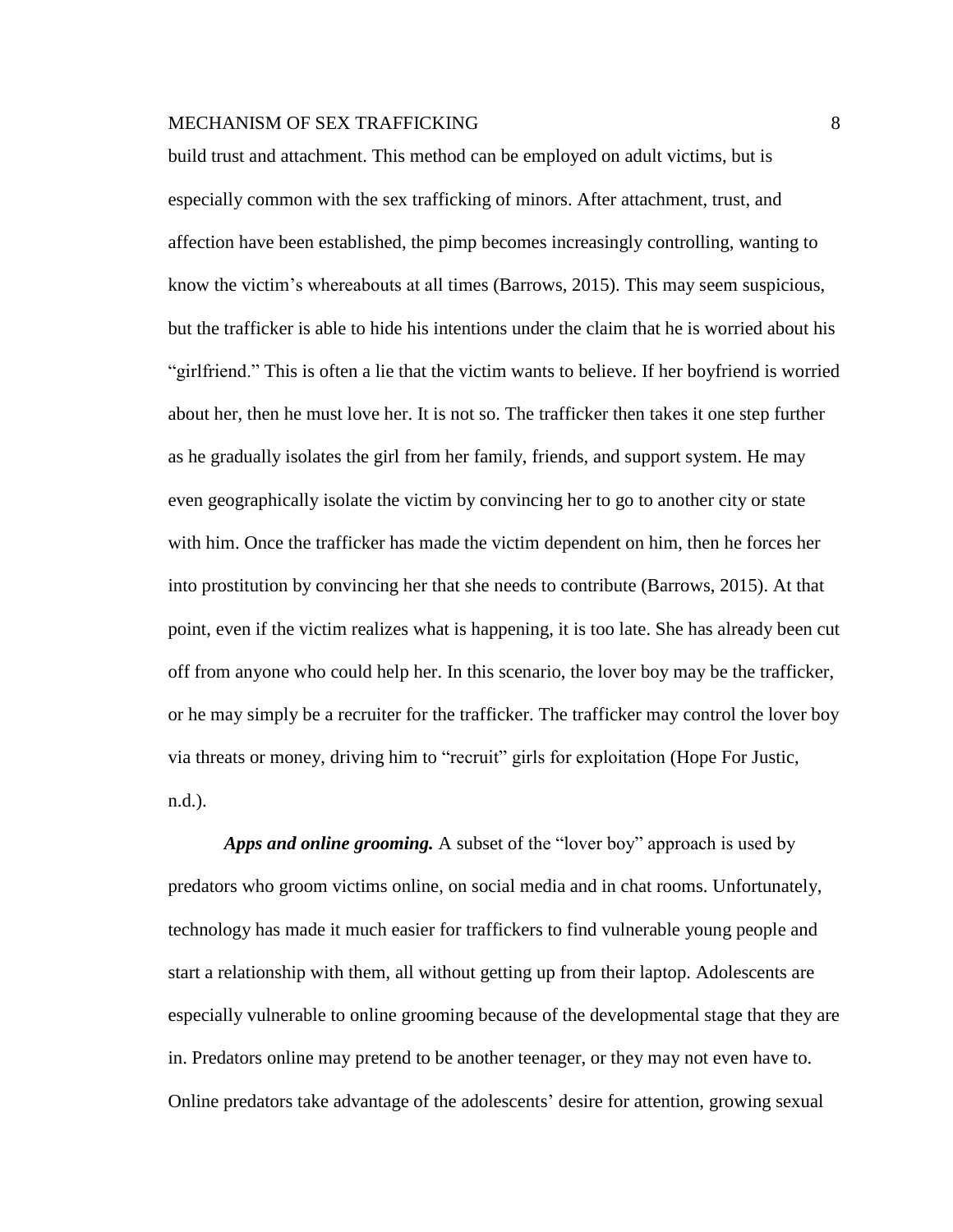# MECHANISM OF SEX TRAFFICKING PRODUCED AND SOLUTION OF SEX REAL PROPERTY.

curiosity and their desire to experiment with sex (Wolak, Finkelhor, Mitchell, & Ybarra, 2008). Smartphone apps such as Snapchat automatically delete all photos and chats. This encourages the users to be more risky in what they choose to say or show on the app, because they know it will be deleted (Barrows, 2015).

#### **Method Two: Opportunity, Adventure, Protection, Drugs, or Home as Lures**

Another common lure for traffickers to use is socioeconomic opportunity. This may include promises of a new job, an internship, or an educational opportunity. The traffickers simply match their lure to the victims needs. For the victim in poverty, they offer a job. For the homeless, they offer a home. For the runaway, they offer adventure. For the youth who was kicked out, they offer protection. Traffickers are also known to target individuals who are addicted to drugs. Then the traffickers supply them that drug with a promise to continue supplying it in exchange for sexual acts (Polaris, 2017).

#### **Method Three: Abduction, Kidnapping, or Physical Force**

Despite the fact that Hollywood often depicts traffickers as abducting or kidnapping their victims, and forcing them into commercial sex acts, this scenario is less common than the methods discussed above (Polaris, 2017). Out of 292 survivors who reported the recruitment method to the National Human Trafficking Resource Center and BeFree Textline, only 21 listed abduction, kidnapping, or physical force. That is only 7.19%. Comparatively, 92 of the 292 survivors reported being recruited via a romantic situation or marriage proposal. That is 31.51% (Polaris, 2017).

#### **How do Traffickers Prevent Victims from Escaping?**

Despite what most people would think, a victim of trafficking seldom seeks help. The victims may be afraid of law enforcement, they may struggle with a language barrier,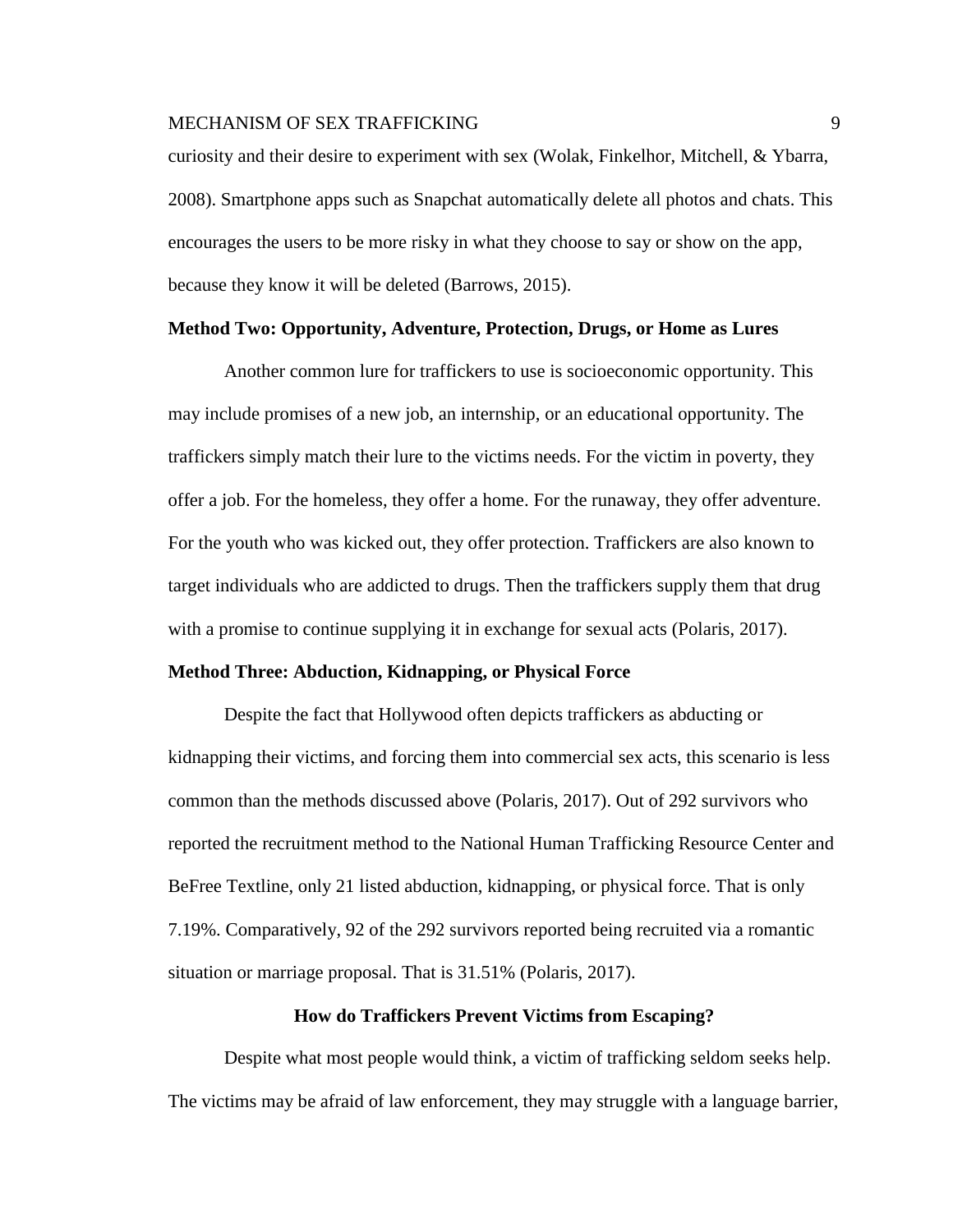or they may be too afraid of their traffickers to risk coming forward (Department of Homeland Security, n.d.). Even if the victim is determined to seek help, the traffickers have methods of preventing them from being successful. One way that traffickers contain their victims is by taking their money, creating a dependence for even the most basic things. In addition, traffickers may set quotas that a victim must meet every night. An average quota may range anywhere from \$500 to around \$1000 or even \$1500 in a single night (Barrows, 2015). Unmet quotas mean the victim will be punished with physical abuse. (Polaris, 2017). With international victims especially, traffickers will steal documentation such as passports, visas, and birth certificates. Without this documentation, the victim cannot freely travel (Freed, 2007). Traffickers may also threaten to report the international victim to the authorities if they try and escape. The international victim may be afraid of law enforcement for fear of deportation or punishment for illegal immigration status (Polaris, 2017). In this way, traffickers not only dissuade international victims from escaping, but they also create a distrust between the victim and law enforcement, which would be the normal place to go for help. Traffickers may also threaten their victims, or the families of their victims (Freed, 2007). Traffickers can also force their victims to become addicted to drugs to create a harder bond between victim and trafficker that will prevent the victim from running away. Traffickers also keep their victims isolated, so they cannot develop any support system that may help them escape. In addition, traffickers often move victims between cities and states. This constant travel helps keep the victims disoriented and prevents them from identifying resources in the community that could help them escape (Freed, 2007). When the victim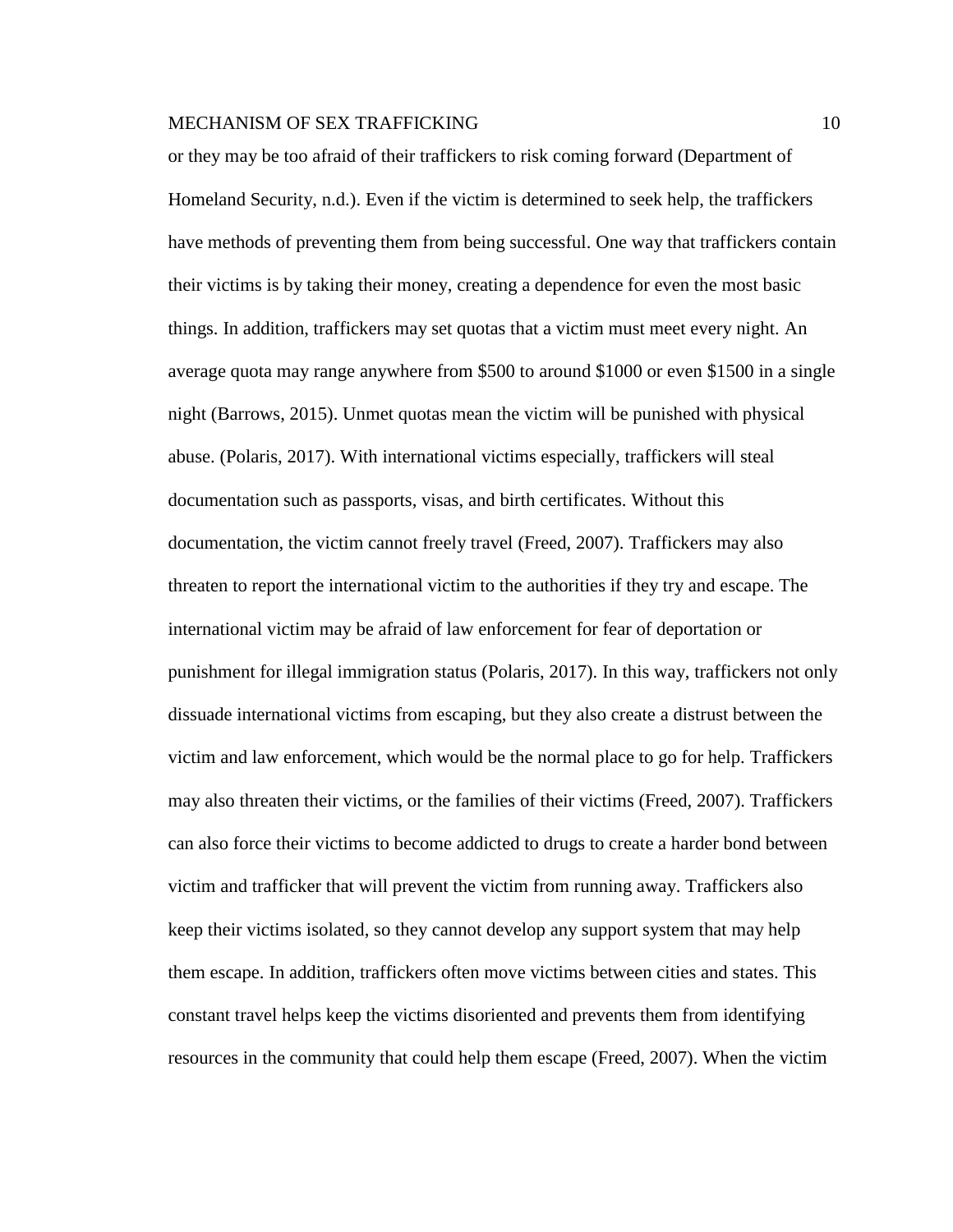and trafficker are in public, the trafficker will speak for the victim to prevent disclosure of the situation to anyone they might come in contact with.

#### **Stockholm Syndrome**

In hostage and kidnapping situations, a psychological response can occur where the abductees bond with, sympathize with, or express loyalty to their abductors. The psychological response is called Stockholm Syndrome (Adorjan, Christensen, Kelly, & Pawluch, 2012). The victims may identify with the trafficker's perspective, and may even become grateful just for the privilege of survival. A victim who is experiencing Stockholm Syndrome may misconstrue the roles for rescuers and captors. When questioned, they may even deny any violence or harm, which makes it more difficult for law enforcement to accurately determine what is happening in the situation (Freed, 2007). The bond can become so strong that the victim has trouble separating from the captor when given the opportunity (Polaris, 2017). Because of this psychological phenomenon, traffickers may not even need to use physical abuse or threats to prevent their victims from running away. Victims affected by Stockholm Syndrome are controlled by their own psyche in the trafficker's favor.

#### **Where Does Trafficking Take Place?**

Sex trafficking is tied to a variety of types of places with different material and social/behavioral qualities. Hadjiyanni, Povlitzki, & Preble (2014) used the term "placeness" to mean "the state of being tied to a place with material and social/behavioral qualities" (p. 2). Investigating and understanding the placeness of sex trafficking will lead to increased vigilance in those places (Hadjiyanni, Povlitzki, & Preble, 2014). Certain venues, because of their inherent qualities, are ideal for traffickers to operate in without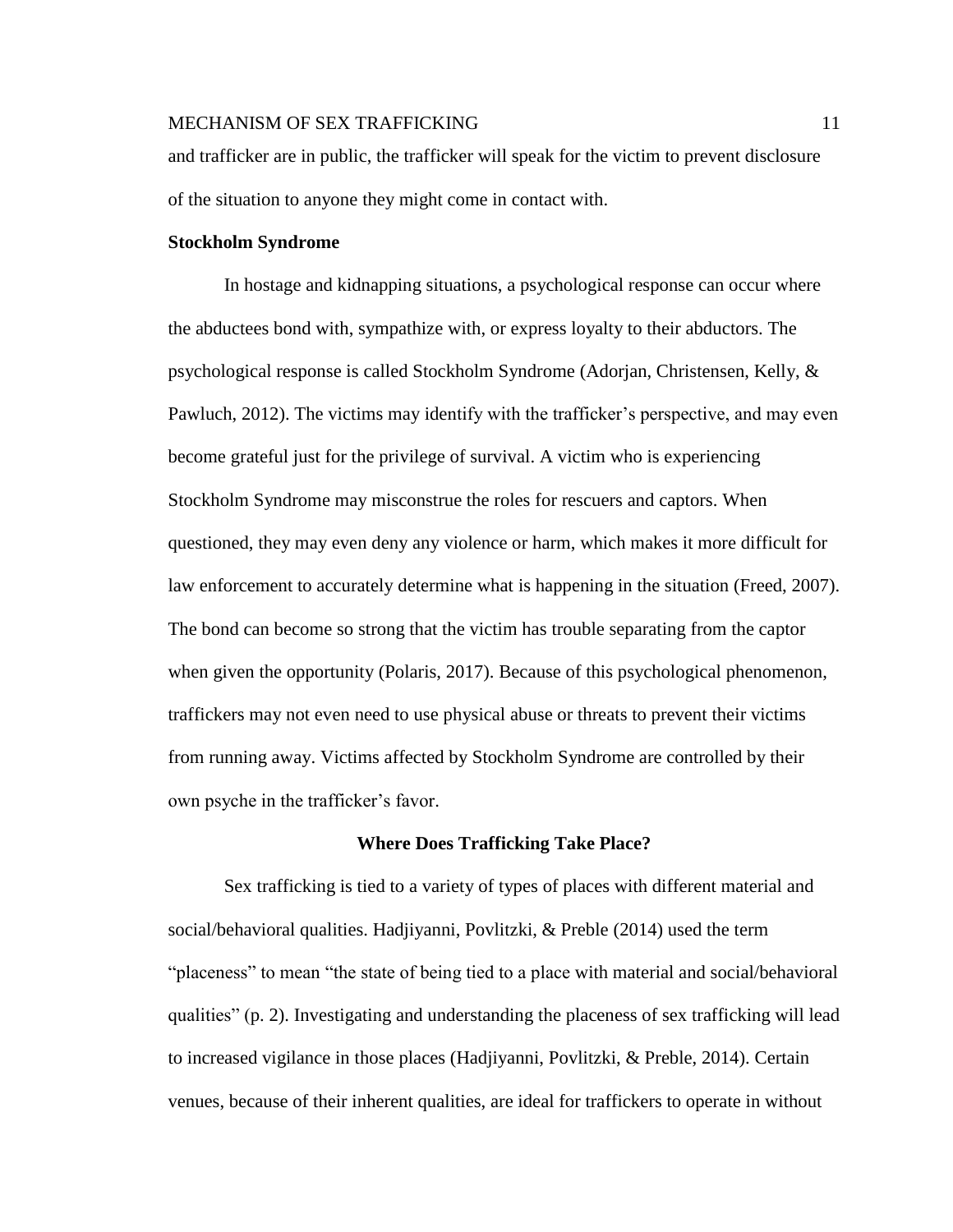detection. Thus, these venues have a higher influx and efflux of sex traffickers and their victims. Sex trafficking is often hidden in plain sight. Such places include hotels, motels, gas stations, airports, homes, hospitals, massage parlors, parks, bars, malls, and truck stops (Hadjiyanni, Povlitzki, & Preble, 2014). Each of these places has characteristics that appeal to trafficker's needs.

# **Hotels and Motels**

Hotels and motels appeal to the trafficker for a few reasons. First, they almost always have accessible side doors by which the hotel's rooms can be accessed without passing through the main lobby. This allows one of the traffickers to check in, and then they can bring the victims though will minimal chances of their distress being noticed. Also, hotels and motels are useful to traffickers because it allows them to have a mobile presence in the community that attracts less attention than a permanent location and is very hard for law enforcement to tack down (Hadjiyanni, Povlitzki, & Preble, 2014). A hotel or motel setting also means that the trafficker does not need to be concerned about maintenance of a building. Hotels and motels are also optimal from the buyer's perspective. Buyers can easily park at a hotel or motel and enter a room without it being obvious to anyone else that they are there to buy sex. Their action appears to be perfectly normal. This keeps their crime more confidential, which increases their probability of committing it (Polaris, 2017). Out of 693 survivors who reported the primary venue of commercial sex to the National Human Trafficking Resource Center and BeFree Textline, a total of 243 listed hotels and motels. Among the venues where sex trafficking occurs, hotels and motels are some of the most common (Polaris, 2017). Fortunately,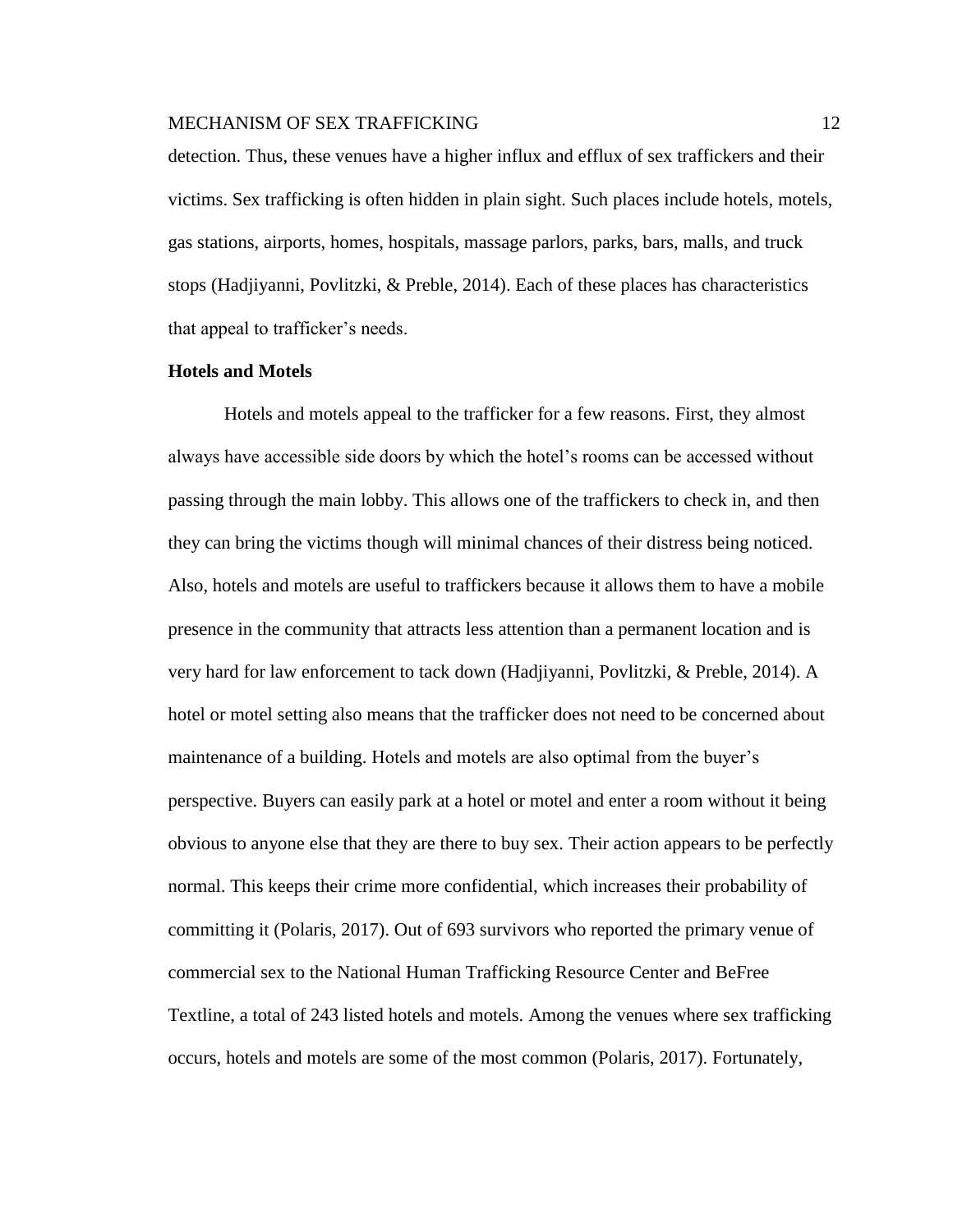some hotels and motels have attempted to counter some of this by increased security measures and training their employees to spot the signs of sex trafficking.

#### **Gas Stations, Truck Stops, Bus Terminals, and Airports**

Gas stations are also places prone to high levels of trafficking. The primary reason is because part of the trafficker's strategy is to move their victims from city to city or even state to state. The more they move around, the harder it is for the law to find them (Polaris, 2017). Another reason is because gas stations often have one-person bathrooms that lock, and are around the corner out of sight from the register. This allows the trafficker to go into the bathroom with a victim potentially unnoticed (Hadjiyanni, Povlitzki, & Preble, 2014). This presents an obvious opportunity for gas station employees to be vigilant and report suspected sex trafficking.

The same premise goes for truck stops. There is a large population of men who have been driving by themselves and are often lonely. Numerous trucks are parked at the truck stop at night, and commercial sex could be committed in the cab of any one of them. This geographically isolated environment suits the preference of the traffickers, especially when there is the additional concealment of darkness. Traffickers may advertise to truck drivers using broadcasting on Citizen Band radio, which the truckers can respond to. Victims may also be forced to advertise by knocking on truck cab doors (Polaris Project, 2012). Truckers may communicate their interest in commercial sex by flashing their headlights at women walking up and down parking lot. These methods and characteristics make truck stops strategic locations for traffickers. It is important to note that not all truckers are part of the problem. A community of truckers called Truckers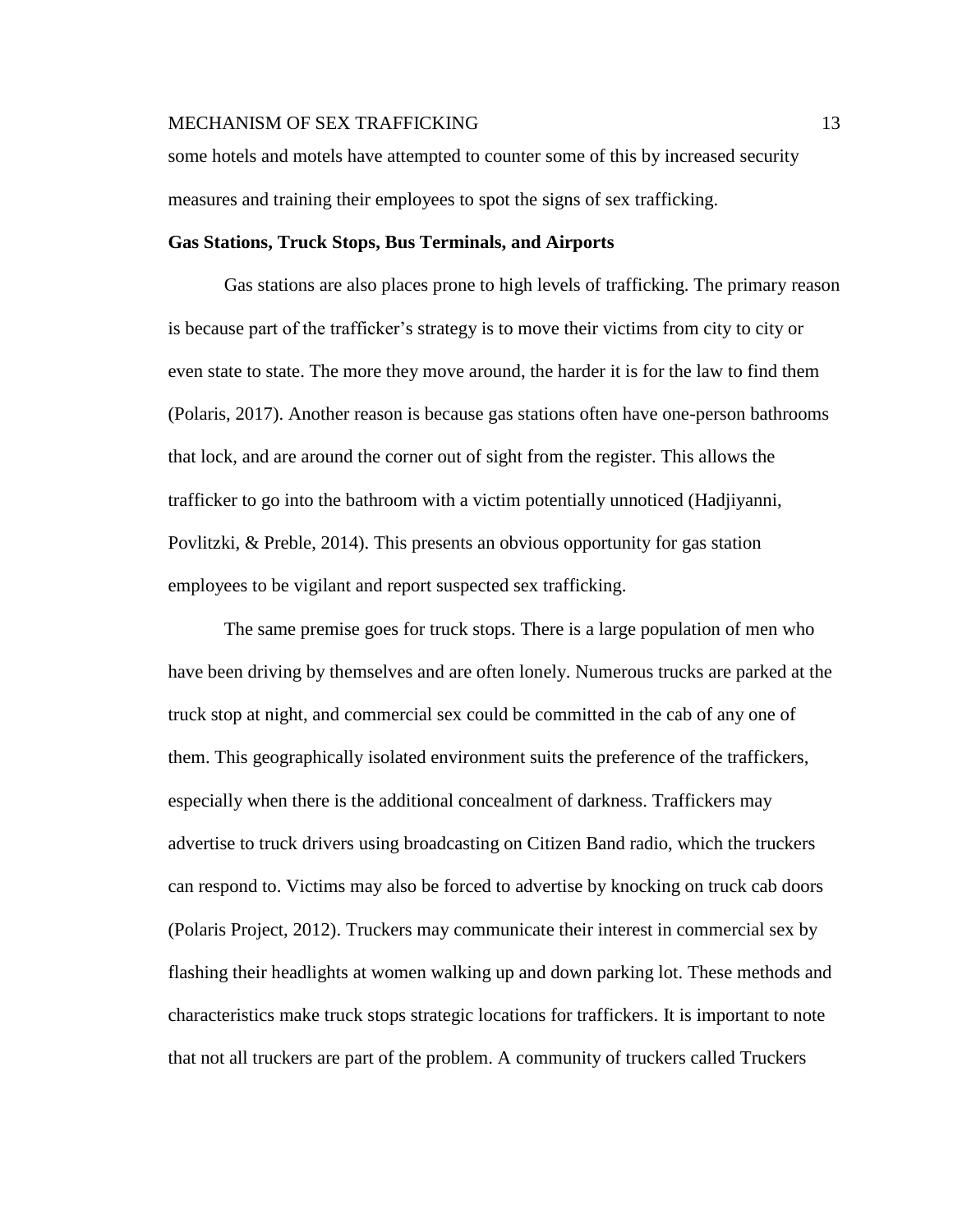Against Trafficking use their unique position to combat the very issues discussed above (Polaris Project, 2012).

Bus terminals are not so much a place where sex trafficking occurs as they are a place where traffickers find their targets. Traffickers may go to bus stops and look for individuals who look like runaways with little to no money or skill set (Hadjiyanni, Povlitzki, & Preble, 2014). Traffickers may target victims at shopping malls, clubs, or after school activities in the same manner (Department of Homeland Security, 2016).

Airports are another hub which traffickers utilize to keep their victims moving. Vigilance on the part of airport personnel is key to identifying and responding to this. For example, Shelia Fredrick, an Alaska Airline flight attendant, noticed a distraught girl with greasy blonde hair on a flight from Seattle to San Francisco. The girl appeared to be 14 or 15 years old, but she was travelling with a well-dressed man who was significantly older. The flight attendant's suspicions were aroused by the stark contrast between the two travelers, so she tried to talk with them, but the man turned defensive. The flight attendant left a note in the plane's bathroom, which the girl found and responded to by saying, "I need help." The flight attendant informed the pilot, and police were waiting when the plane landed (Rosenblatt, 2017). By her attentiveness and willingness to act on her suspicions, Shelia Fredrick rescued a victim of sex trafficking. There are unique training opportunities for airline and security personnel at major airports that enable them to identify and protect children from exploitation. Airline Ambassadors International is an organization that offers such training opportunities. They submit tips to law enforcement, like Shelia Fredrick did. One such tip saved 86 children in Boston when the authorities took down a pornography ring (Airline Ambassadors International, 2015).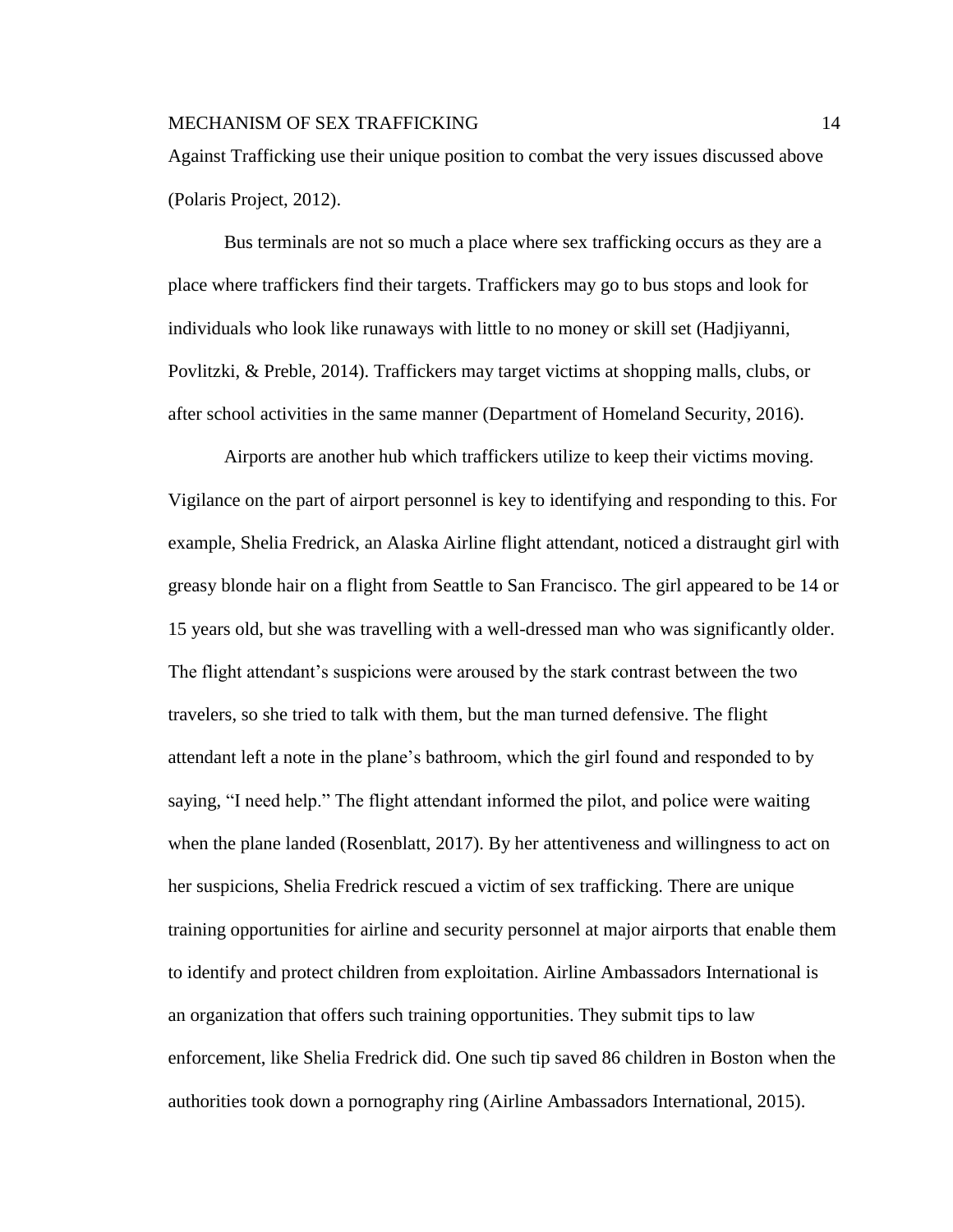#### **Massage Parlors**

Massage parlors can be used by traffickers as a front for sex trafficking. It is difficult for the authorities to distinguish a massage parlor that is a legitimate business from one that is being used as a cover for sex trafficking (Kotrla, 2010). This is especially difficult because traffickers may only keep victims at a massage parlor for a short time before they move on. One day, active sex crimes may be committed there, and the next day the massage parlor may be functioning as a normal business. If the nail technicians and masseuses are above the age of 18, there also needs to be an element of force, fraud, or coercion present to substantiate sex trafficking (Shared Hope International, 2017). It is often difficult to determine if these people are acting of their own volition or if they are being forced. Even when the authorities successfully close the doors of one of these establishments, others seem to pop up to take its place (Hadjiyanni, Povlitzki, & Preble, 2014).

#### **Hospitals and Clinics**

Even though traffickers try to limit their victim's exposure to other people, victims may come in contact with healthcare professionals at hospitals and clinics (Polaris, 2017). Victims of sex trafficking are at high risk for health disparities for several reasons. The most obvious reason is because of their sexual and physical abuse. Injuries, sexually transmitted diseases, pregnancy, or makeshift abortions gone wrong can all bring a victim into the hospital (Curits, Terry, Dank, Dombrowski, & Khan, 2008). Traffickers use violence to create fear and control. This can result in beating, broken bones, stabbing, facial trauma and head trauma. Sexual violence and rape increases the victim's chances of getting HPV or cervical cancer due to young age at first intercourse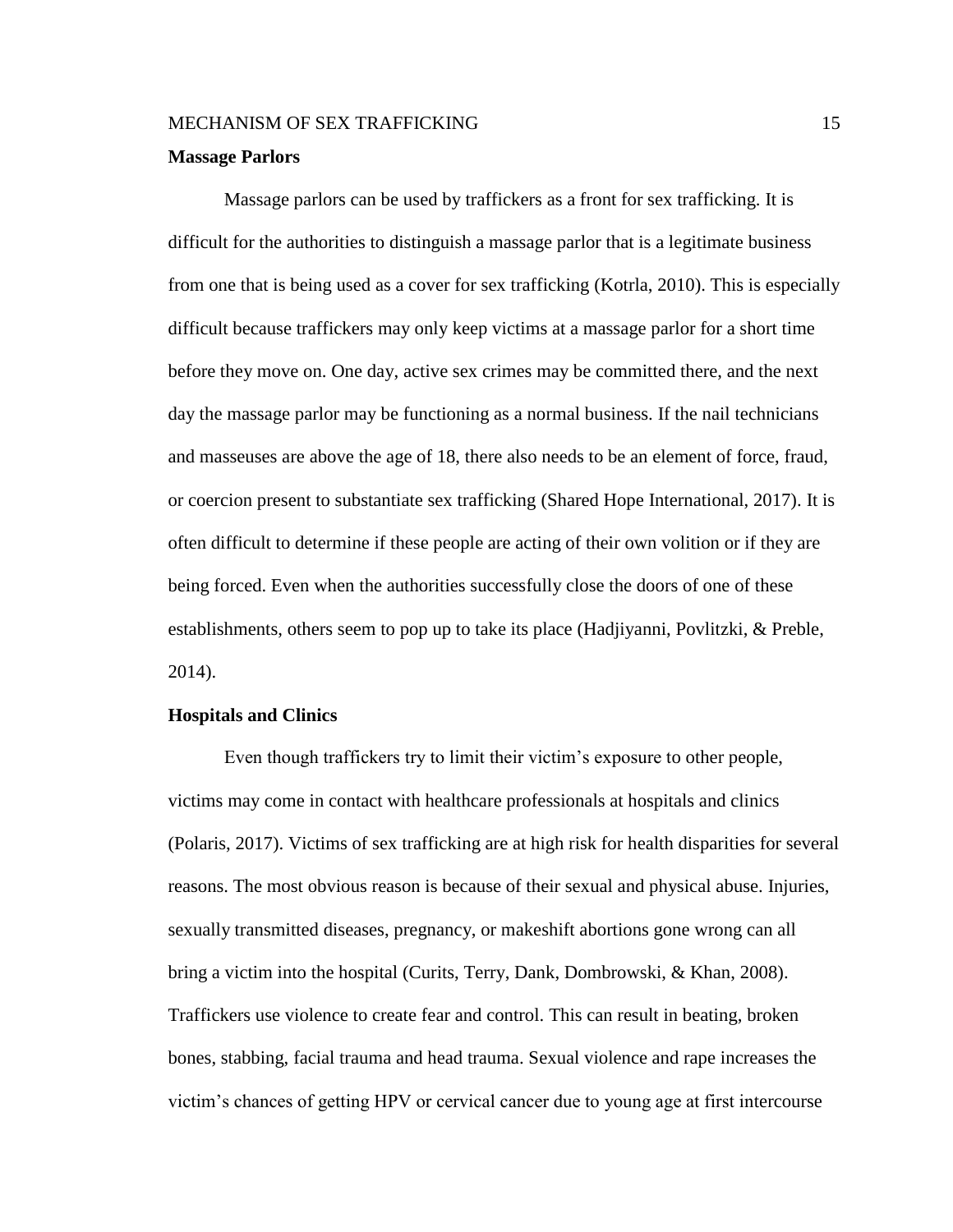and having many sexual partners (Freed, 2007). The poor living conditions and tight quarters in which sex trafficking victims often live are another reason why this population requires healthcare attention. People in constant close contact are at high risk for infectious disease such as tuberculosis and meningitis. If a person has HIV/AIDS, then she is even more likely to contract infectious disease because her immune system is already suppressed. The poor living conditions could also be conducive to pneumonia, asthma, bronchitis, and a host of other disease processes depending on the specifics of the living conditions (Lewis, Dirksen, Heitkemper, & Bucher, 2014).

The traffickers may allow the victim to seek medical attention because sickness or death would cut profit. A study conducted in 2008 on the commercial exploitation of children in New York City revealed that it is not uncommon for trafficking victims to come in contact with healthcare professionals. Of the sample of victims in this study, over 75% of the youth had visited a doctor in the last six months. A total of 42.6% received a full checkup, with a gynecological checkup for females. In addition, many of the victims were tested for sexually transmitted infections (Curits, Terry, Dank, Dombrowski, & Khan, 2008). A separate study on sexually exploited youth in Oakland California reported that 77% of the victims stated that they see a physician regularly. 49% had been hospitalized, and 33% were on prescribed medications (Barrows, 2015).

Unfortunately, opportunities for rescue are often missed because healthcare personnel are not aware of the signs of sex trafficking, or they simply don't take the time to investigate further. Healthcare personnel routinely ask patients questions about demographic information, contact information, healthy history, and family history. Inconsistencies in the story given and the patient's injuries should be recognized as a sign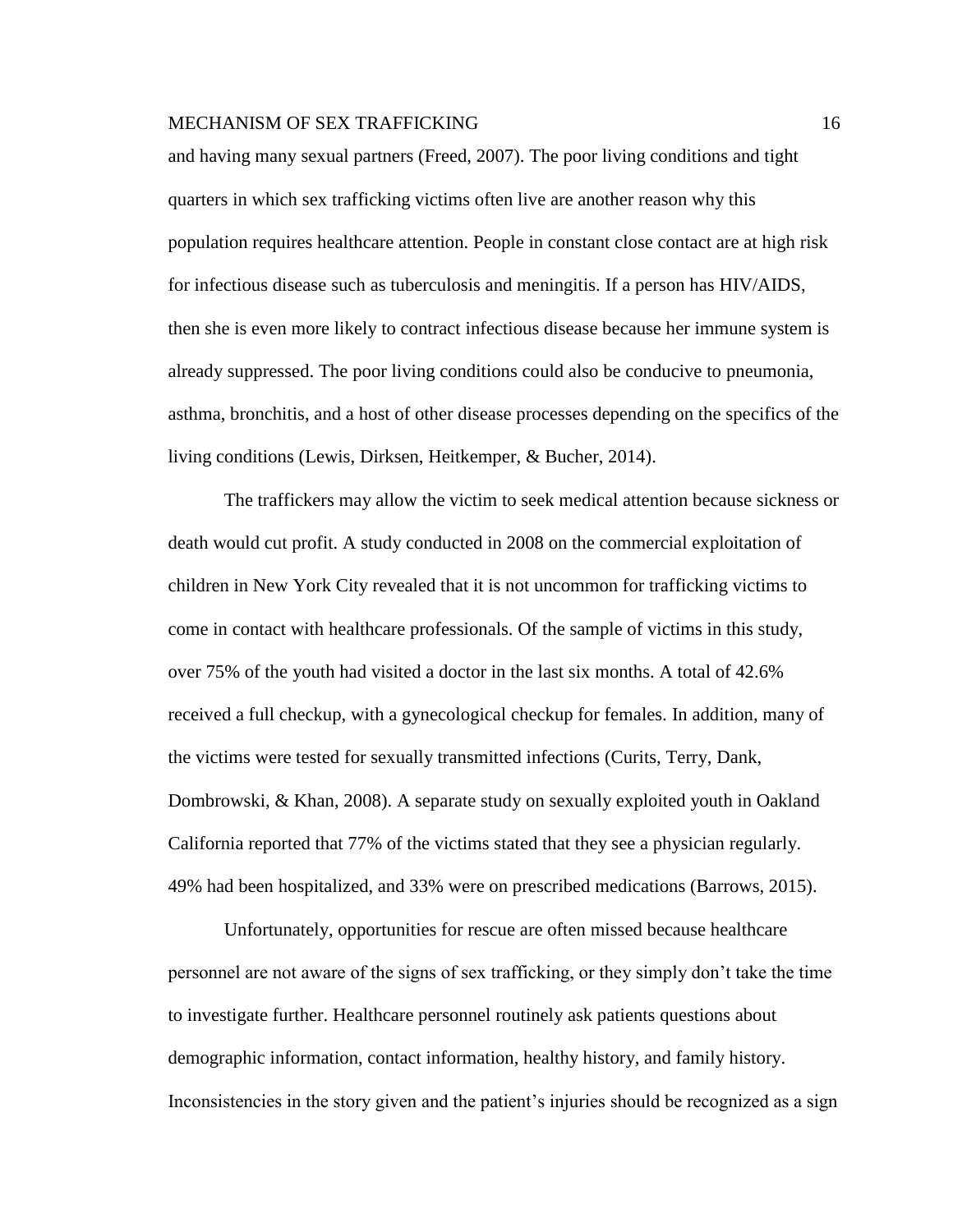that something is wrong. The patient should be separated from any family, friends, or significant others because the trafficker may pose in one of these roles. Once separated from the potential trafficker, the patient may be more truthful about the situation. Appropriate care can be provided and the authorities can be contacted (Barrows, 2015). In an effort to remedy the disparity of healthcare teaching this topic, The Christian Medical and Dental Association had developed accredited continuing education modules to train healthcare professionals on how to identify and care for victims of trafficking (Christian Medical & Dental Associations, 2017).

#### **Sports Events**

Another type of venue well known for attracting large amounts of trafficking activity is a sporting event. The most extreme example of this is, of course, the Super Bowl. The Super Bowl is the largest human trafficking event in the United States. In 2015, a two-week long sting surrounding the Super Bowl led to the arrest of 570 men who were trying to buy sex and 23 traffickers (Fight The New Drug, 2017). However, it is not just the Super Bowl where this is a problem. Any large sporting event attracts a large crowd of potential buyers. If the demand is there, the traffickers will bring a supply of sex slaves.

#### **Signs of Sex Trafficking**

The above paragraphs have discussed populations who have high chances of interacting with sex trafficking victims. Healthcare professionals, hotel and motel staff, and persons employed in hubs of travel should all make themselves aware of the signs of trafficking. First responders such as firefighters, police, and emergency medical technicians may surprise traffickers in their least-prepared state, and the trafficking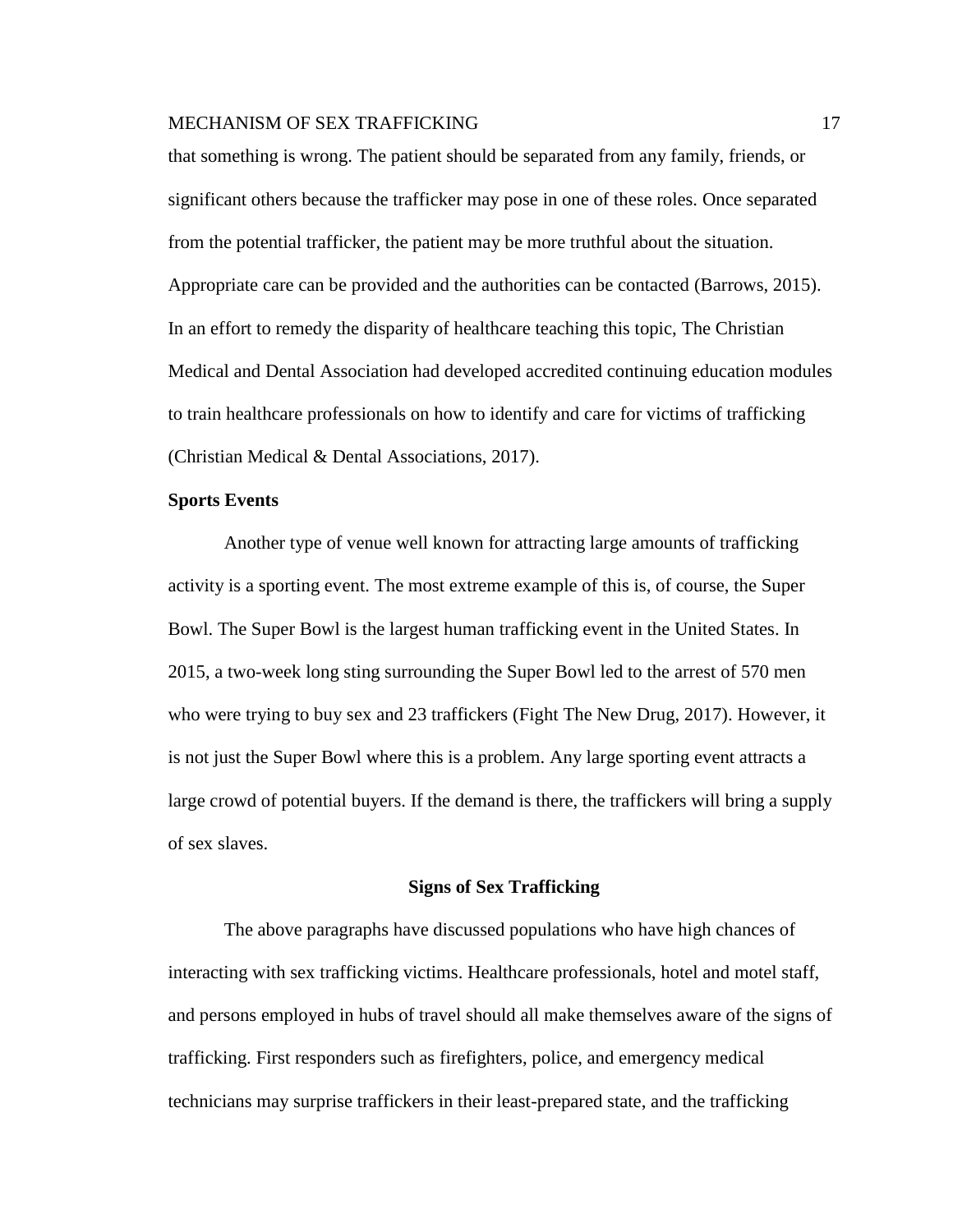operation may not be well hidden in a time of emergency. Thus, first responders should be trained in recognizing red flags of trafficking. The preparation of these disciplines is important, but what about the average American who is not employed in any of those fields?

The simplest action that the average person can do to fight sex trafficking is be vigilant and report suspicious activity. Everyone who has spent any amount of time in the United States has heard the phrase "If you see something, say something." After 9/11 this became an obligation of every American. Of course, this phrase refers to suspicious packages, potential bombs or threats of terrorism, but the fundamental concept is universal. If everyone in a country is intentional about being watchful, then the country is a much less likely to be blindsided. This could also be applied to sex trafficking as well. The major difference is that a bomb represents an immediate threat to the life of anyone who is close enough to see it. Conversely, sex trafficking is not an immediate threat to the bystander. People tend not to do anything about a problem until it affects them directly, and by then it is too late. The bystander who neither sees nor reports signs of trafficking is preserving the very environment which allows traffickers to pull off their crime in broad daylight. The signs of sex trafficking can be broken down into three categories: indicators of control, strange red flags, and physical indicators (Barrows, 2015).

#### **Category One: Indicators of Control**

The victim of sex trafficking is often accompanied by an individual who is domineering and intimidating to the victim. The victim may fearful, timid and submissive. An older boyfriend or an adult male who is not the victim's guardian could be controlling individuals (Barrows, 2015). When asked about his profession, the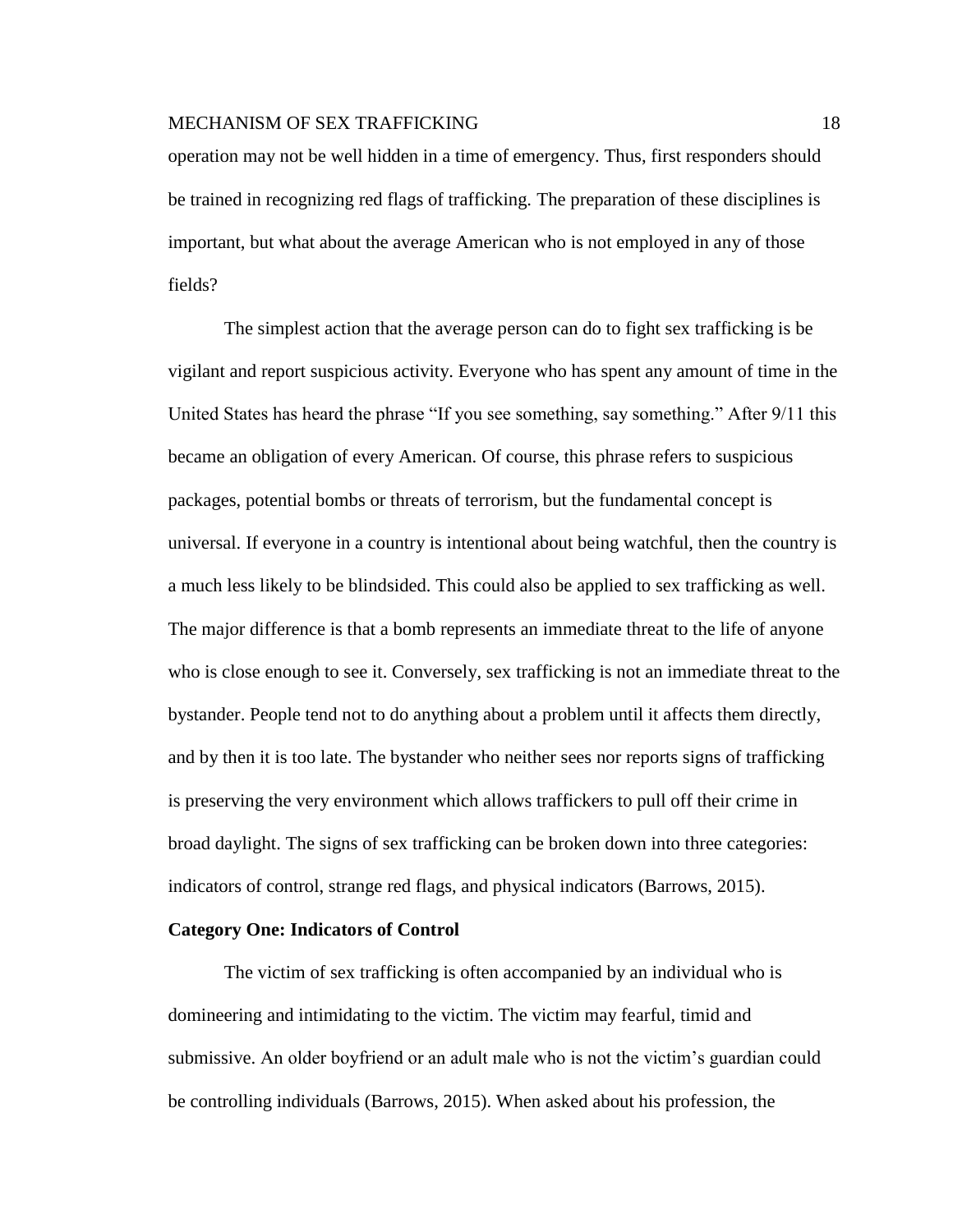accompanying individual speaks only vaguely on the topic. The accompanying individual may come across as jealous and violent. The accompanying individual may promise things that sound too good to be true (Shared Hope International, 2014). The victim may not be free to go, live, or work where they want to. The victim may not be in control of their money or documents. There may be high security measures where the victim lives or works (Department of Homeland Security).

#### **Category Two: Strange Red Flags**

Sex trafficking victims may give contradictory stories and there may be inconsistencies between their words and their physical or situational presentation. For instance, the victim may appear to be much younger than the age she claims to be (Barrows, 2015). A victim's conversations may seem coached, or scripted. The victim may not know what city she is in or she may be unable to state her current address. To cover this up, she may claim she is just visiting (National Human Trafficking Hotline, n.d.). Victims may have large amounts of cash on their person, or may have expensive clothing and accessories. Victims may be overly tired in class, absent from school without any explanation, or stop going to school altogether (Shared Hope International, 2014). A victim may be detached from friends and family (Department of Homeland Security). A victim may also demonstrate increased levels of anxiety when the police come up in conversation. The victim may have sexual behaviors or demonstrate a sexual knowledge uncharacteristic for their age (National Human Trafficking Hotline, n.d.).

#### **Category Three: Physical Indicators**

Victims of sex trafficking may be branded with tattoos that depict a barcode, a dollar sign, a name, or say "property of…" (Shared Hope International, 2014). The victim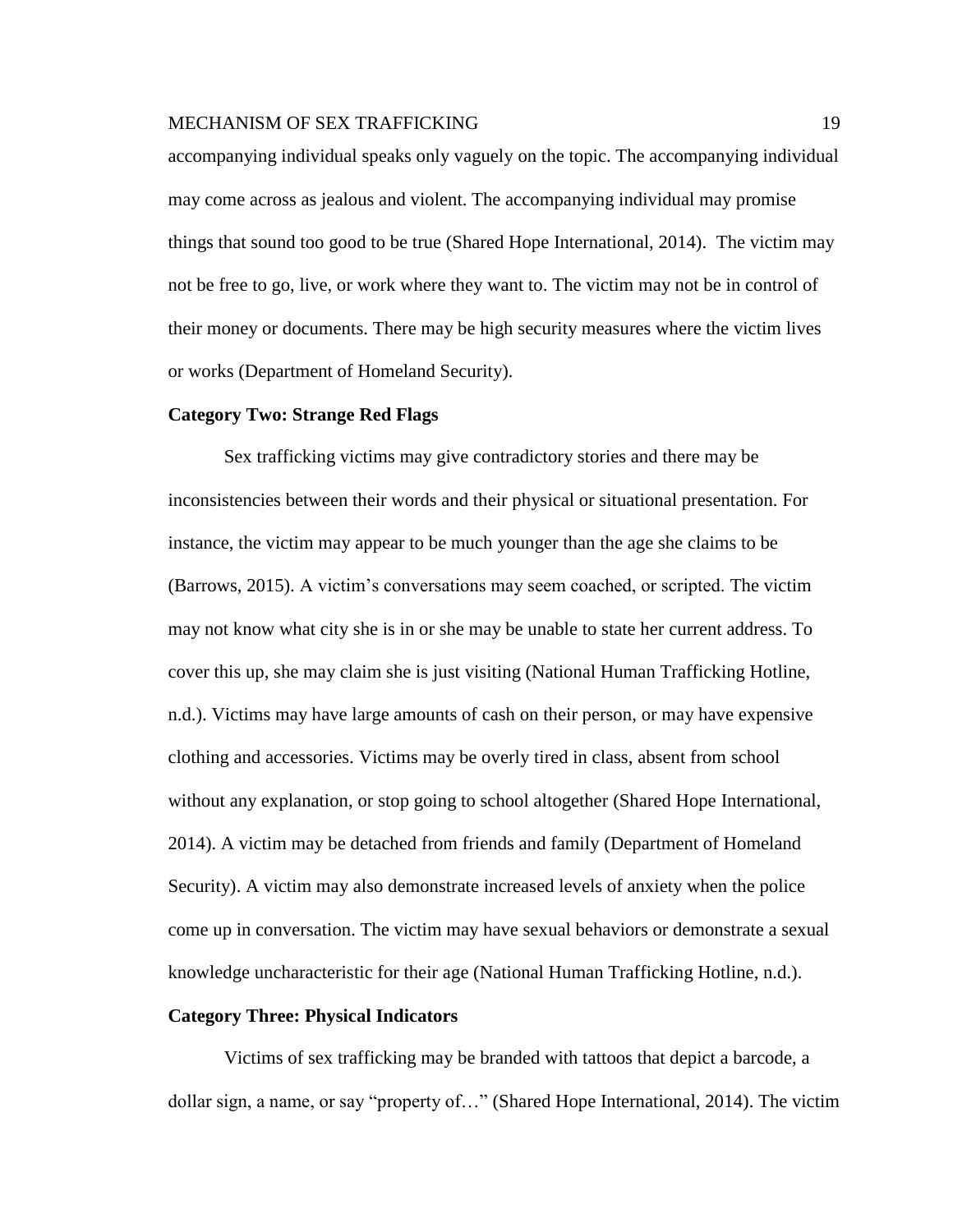may have burns, cuts, and bruises in various stages of healing, or other signs of physical abuse (Department of Homeland Security). The person may look like they have not had access to food, water, sleep, or healthcare. The person may have signs of physical restraint, strangling, torture, or exposure to harmful chemicals (National Human Trafficking Hotline, n.d.).

#### **How to Report Sex Trafficking**

A public armed with the knowledge of how to identify a potential sex trafficking victim must next learn how to report the suspected trafficking. It is important to understand that the signs of trafficking listed above is not an exhaustive list. No one red flag is proof of sex trafficking, but if there is suspicion of trafficking, the bystander should call the National Human Trafficking Resource Center at 1-888-373-7888. This center is a non-governmental agency. The call is confidential, and the line is open 24/7 and is available in over 200 languages. The bystander can also text "HELP" or "INFO" to BeFree 233733 (National Human Trafficking Hotline, n.d.). Another number that can be called is 1-866-347-2423, which is the number for the Homeland Security Investigations Tip Line. This tip line is open 24 hours a day every day and is available in over 300 languages and dialects. A tip may be submitted online at www.ice.gov/tips. No attempt should be made by the bystander to rescue a suspected victim or directly confront a suspected trafficker. Such action could put the safety of both the bystander and the victim in jeopardy. If the victim appears to be in direct danger, they bystander should contact law enforcement immediately by dialing 911 (Department of Homeland Security, 2016).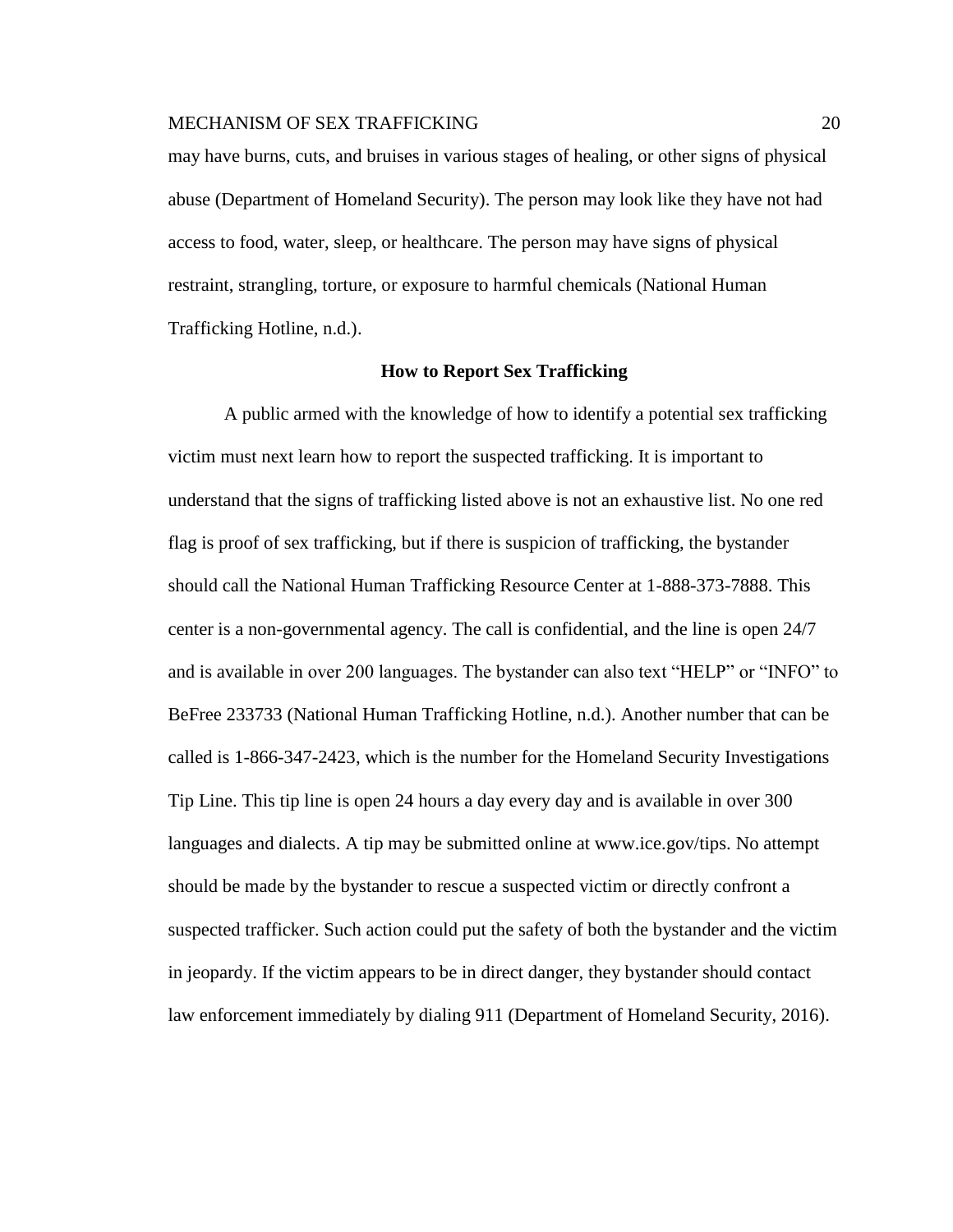#### **Utilizing Technology to Aid Law Enforcement**

Almost everyone as a smart phone, and apps can be great tools even for fighting sex trafficking. Several apps have been developed to help educate individuals on sex trafficking, and help identify victims. "Redlight Traffic" and "The STOP APP" are two similar apps aimed at reporting suspected trafficking. "Lifeboat ACT Game" is an educational interactive app that includes gameplay which provides a fun way for individuals to learn how to identify victims of trafficking (Women at Risk International, n.d.).

One of the most practical apps that has been developed is called "TraffickCam." The app is aimed at travelers who stay in hotels. After they check in, the traveler snaps a picture of their hotel room before they unpack. This picture is then uploaded to a national database full of thousands of other hotel room pictures. The app includes state of the art image analysis that allows law enforcement to match a hotel room to the picture in an online advertisement for underage prostitution. Much of the market for sex trafficking is online on websites like backpage.com. These websites function similarly to craigslist, except they are used to sell commercial sex acts. Using the TraffickCam app, law enforcement can take a picture off of backpage.com, plug it into the app, and identify where that victim is being held captive. The app analyzes carpet patterns, furniture, decorations, room accessories, and window views (Fight The New Drug, 2016). This can save law enforcement countless hours of searching. Tests have shown that the app is able to identify the right hotel room in the top 20 matches with 85% accuracy. The app is available for both I-Phone and Android phones. To get the app to a running start, the creators of the app have harvested pictures of hotel rooms from hotel websites and travel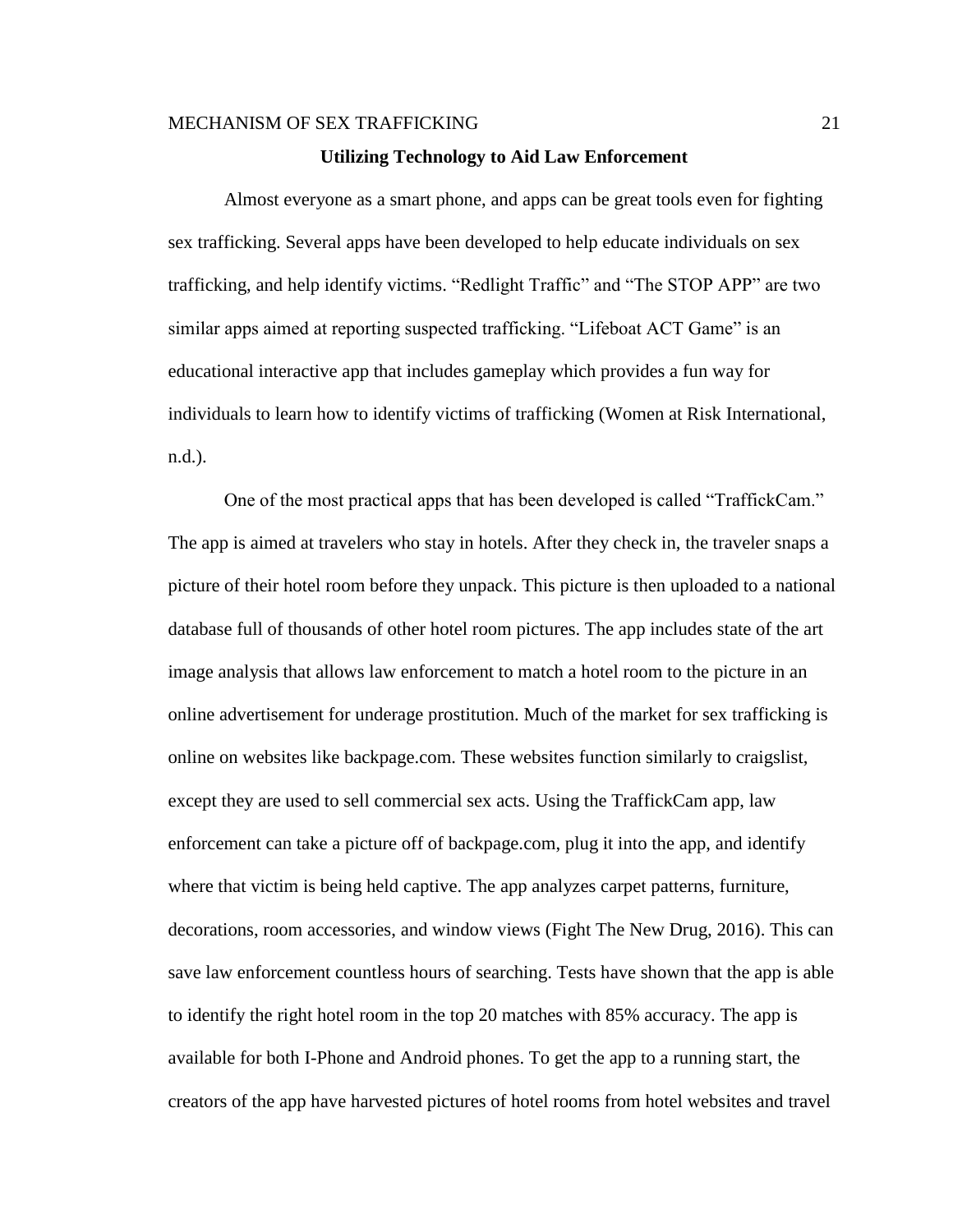websites such as expedia.com. However, these pictures may not be the rooms that victims are being trafficked in, or they may not accurately represent the hotel. There is currently a total of about 1.5 million photos in the database from over 145,000 different hotels. More photos are needed to make this tool even more effective for law enforcement (Fight The New Drug, 2016). This app provides a very tangible for the travelling American to combat sex trafficking.

#### **Writing a Letter to a Survivor**

Another practical thing an individual can do is write a letter to a survivor of sex trafficking. Initially, this may sound like it does not help solve the problem, because this victim has already been rescued. However, even after the victim has been removed from the trafficker's control, there is still a great deal of physical and emotional healing that must take place. Many victims and survivors of sex trafficking experience post-traumatic stress disorder (Barrows, 2015) and fear of revictimization (Gouty, 2015). Because of their experience, victims may feel unlovable, worthless, and used. Writing a letter simply saying that you care about them can help undo a little bit of that emotional trauma they endured. One reliable organization to write your letter through is the A21 Campaign. This organization suggests addressing your letter or card to "Dear Beautiful" or "Lovely." This is recommended because it is encouraging, but it is also generic enough to include any survivor who might receive the letter. This is also necessary because the writer will not know the name of the survivor they are writing to. Due to the sensitivity of the issue of sex trafficking is, privacy is important. The A21 Campaign also suggest not to talk too much about yourself and not to claim to understand the survivors' situations. Rather, use the letter as an opportunity to place value and worth on the girls (A21 Campaign, 2017).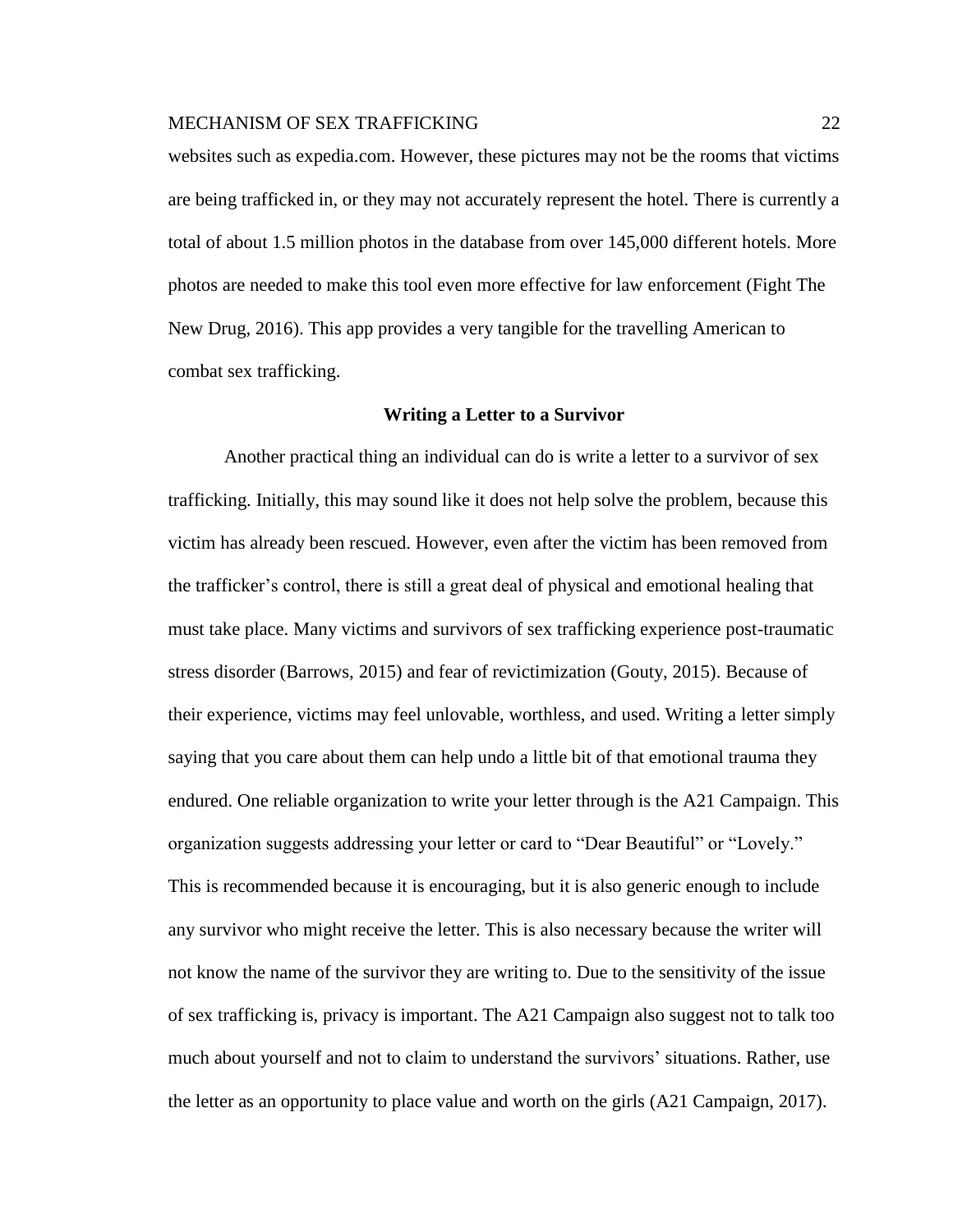#### **Pornography Driving the Demand for Sex Trafficking**

Rarely do people think of themselves as the offenders in the case of sex trafficking. It seems so black and white. A person who avoids buying sex must one of the good guys. Right? Not quite, many people do not realize that they create a demand for sex trafficking with their addiction to pornography. Our culture in inundated with pornography, and has normalized it to the point where it has become strange for someone not to look at it. One very practical way to stop sex trafficking is to stop looking at pornography. The oversexualized spheres of media and advertisement start Americans off young, numbing them to the implications of pornography. "It's not hurting anyone" is the untrue thought process that the American culture indorses. Yet, it is well documented that pornography drives the demand for sex trafficking for a couple reasons (Foubert, Brosi, & Bannon, 2011).

#### **Pornography Produces More Buyers of Commercial Sex**

First, watching pornography is a huge part of the process that turns men into buyers of sex. Studies have revealed that viewing pornography actually rewires the brain (Wilson G. , 2015). Part of this rewiring of the brain is due to what are called mirror neurons. Mirror neurons were originally discovered in the brains of monkeys. The neurons fire when the monkey performs a particular action, but the same neurons also fire when the monkey watches that action being done by another monkey. Further studies found that humans have these same kinds of mirror neurons, which are both a visual and a motor neuron. Essentially, when a person sees an action done, it discharges the same neurons in their brain as if they had done that action themselves (Mauras, et al., 2008). Thus, it is thought that mirror neurons play a role in imitative learning. Studies have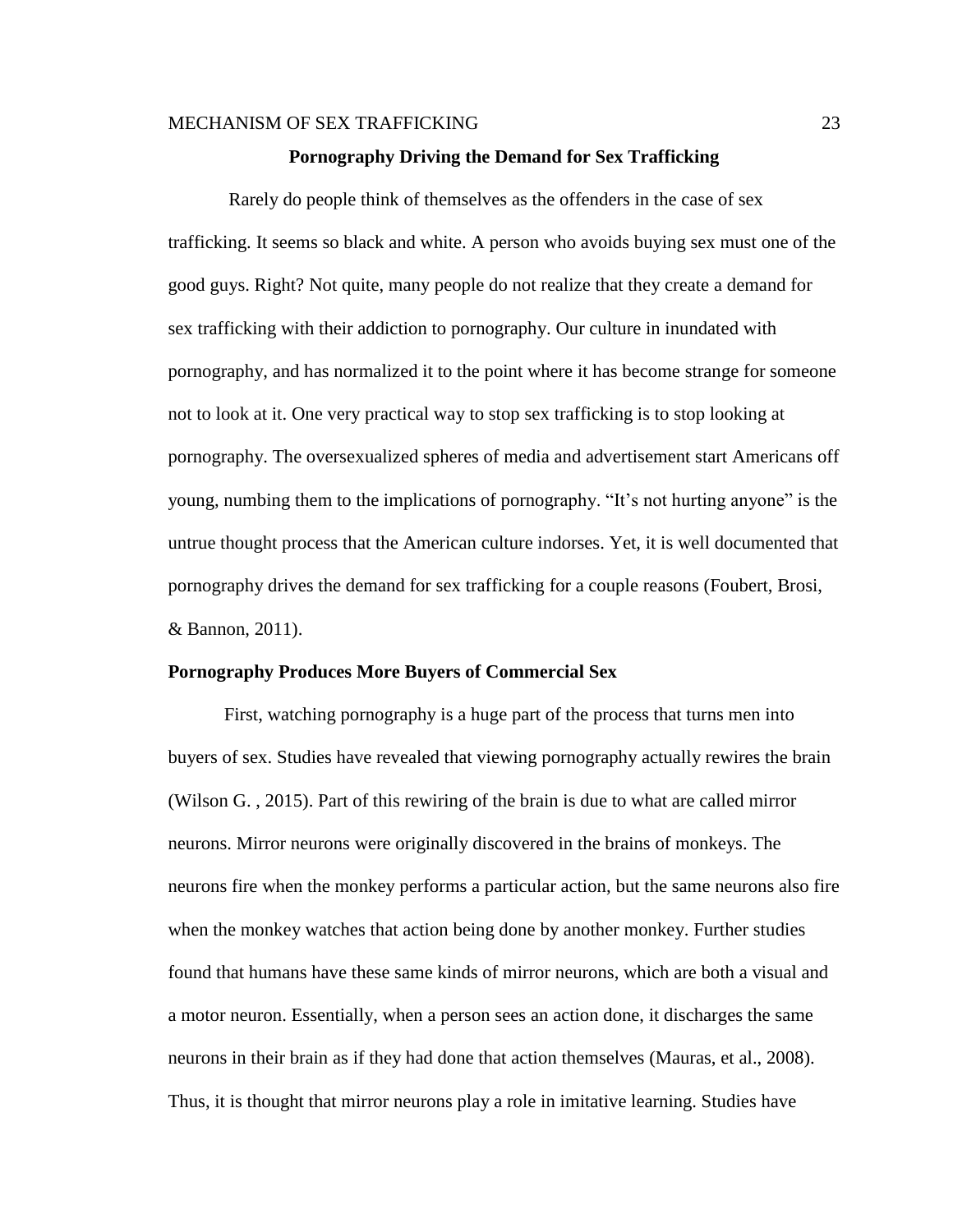shown that men watching pornography have the desire to reproduce what they are seeing. They experience sexual motor imagery and imagine themselves performing the sexual actions that they are watching in the pornographic video. This contributes to why men experience erections when watching pornography. They may not be engaged in any physical or motor sexual activity, but when they watch someone else's sexual experience, their mirror neurons fire as if they are the one in the video (Mauras, et al., 2008).

This becomes a more concerning phenomenon when one notes the increasing trend toward violent pornography, which includes rape pornography and torture pornography. Research done on the pornographic videos that are currently most popular revealed that 88% of the clips involved physical violence to women (Foubert, Brosi, & Bannon, 2011). All pornography perpetuates objectification and commodification of women, but violent pornography is even more dehumanizing (Makin & Morczek, 2015). A study conducted on the fraternity population of a Midwestern public university in 2011 assessed the effect of men's pornography usage on their behavior and attitude about sexual assault. The results of the study showed that "men who view pornography are significantly less likely to intervene as a bystander, report an increased behavioral intent to rape, and are more likely to believe rape myths" (Foubert, Brosi, & Bannon, 2011, p. 212). All of this to say, that the pornography industry is creating more buyers of commercial sex. As long as that demand continues to be there, sex trafficking will continue to grow as a criminal enterprise and traffickers will victimize more women to make the supply meet the demand. A conscious decision has to be made by the public not to view pornography. Anyone viewing pornography is metaphorically casting a vote with his actions in favor of sex trafficking.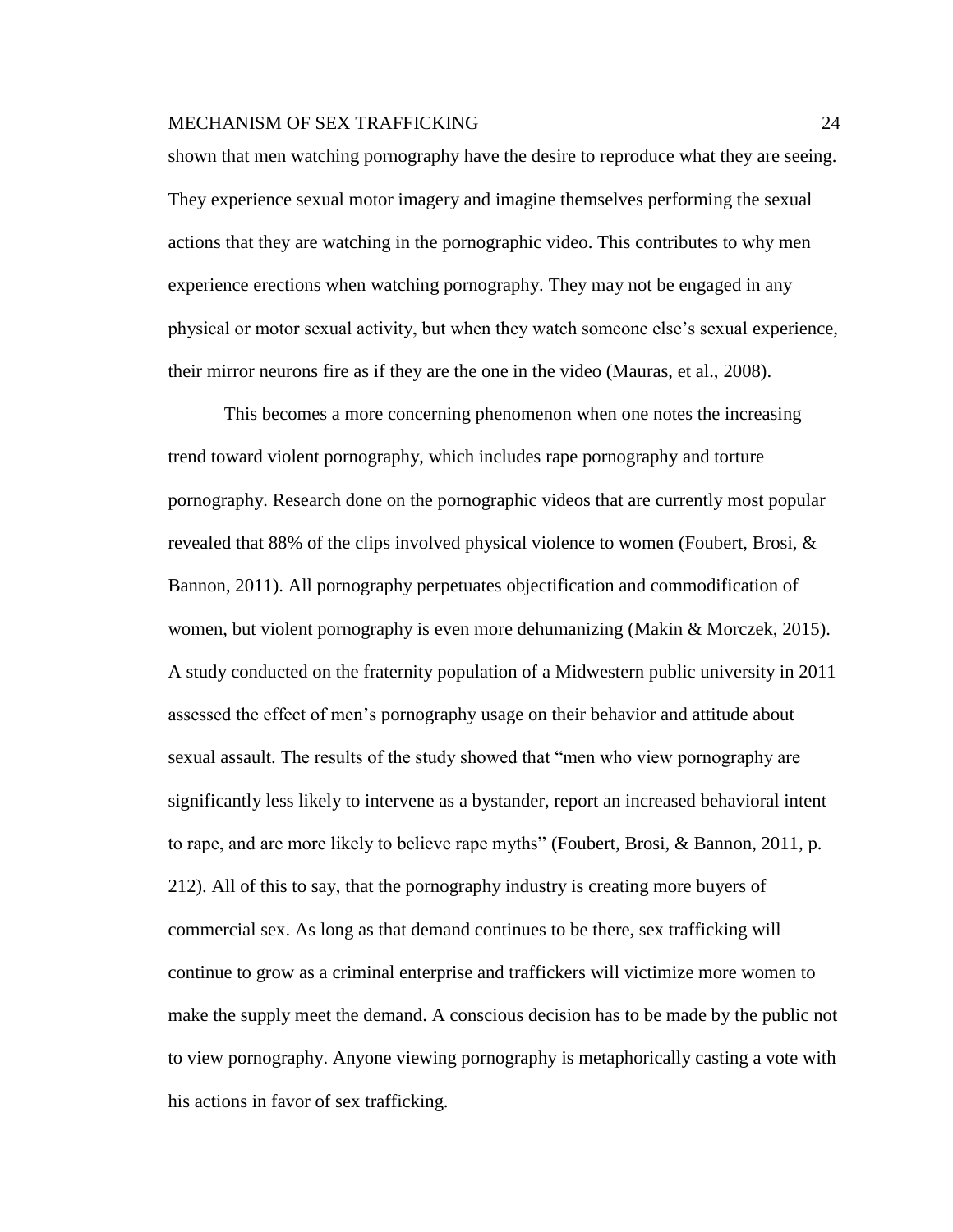#### **Sex Trafficking Victims Are Forced to Make Pornography**

Many people do not know that trafficking victims are often exploited in the production of pornography. They would rather assume that the women in pornography are willingly there, but this is often not the case (Fight The New Drug, 2014). Pornography production is a commercial sex act, which means that the use of force, fraud, or coercion to make someone produce pornography is considered sex trafficking. If the subject is less than 18 years old, then it is automatically considered to be sex trafficking even without force, fraud, or coercion. Pornographers want to make it look like the performers are enjoying what they are doing. They use emotional and physical abuse, drugs, and threats to force the victims into doing what they want. After careful editing, they have a product that is capable of convincing the viewer that the performers want to be there, and therefore it is acceptable to watch (Fight The New Drug, 2014). Not only are sex victims forced to make pornography, but pornography is also used as a training tool to teach sex trafficking victims how to be sex slaves. It is not uncommon for someone who is purchasing commercial sex to provide a pornographic picture of what he wants (Fight The New Drug, 2014). These people have become so desensitized that they bring in these pictures as if they are showing a barber a picture of the haircut they would like. This is the culture that feeds a \$100 billion/year pornography industry, which this is directly linked to the growth of the sex trafficking industry (She's Somebody's Daughter, 2015).

Even just reading about how revolting and dehumanizing the pornography industry is should cause sickening in the heart of any right-minded individual. A public that is equipped with this knowledge of the pornography industry now has clear moral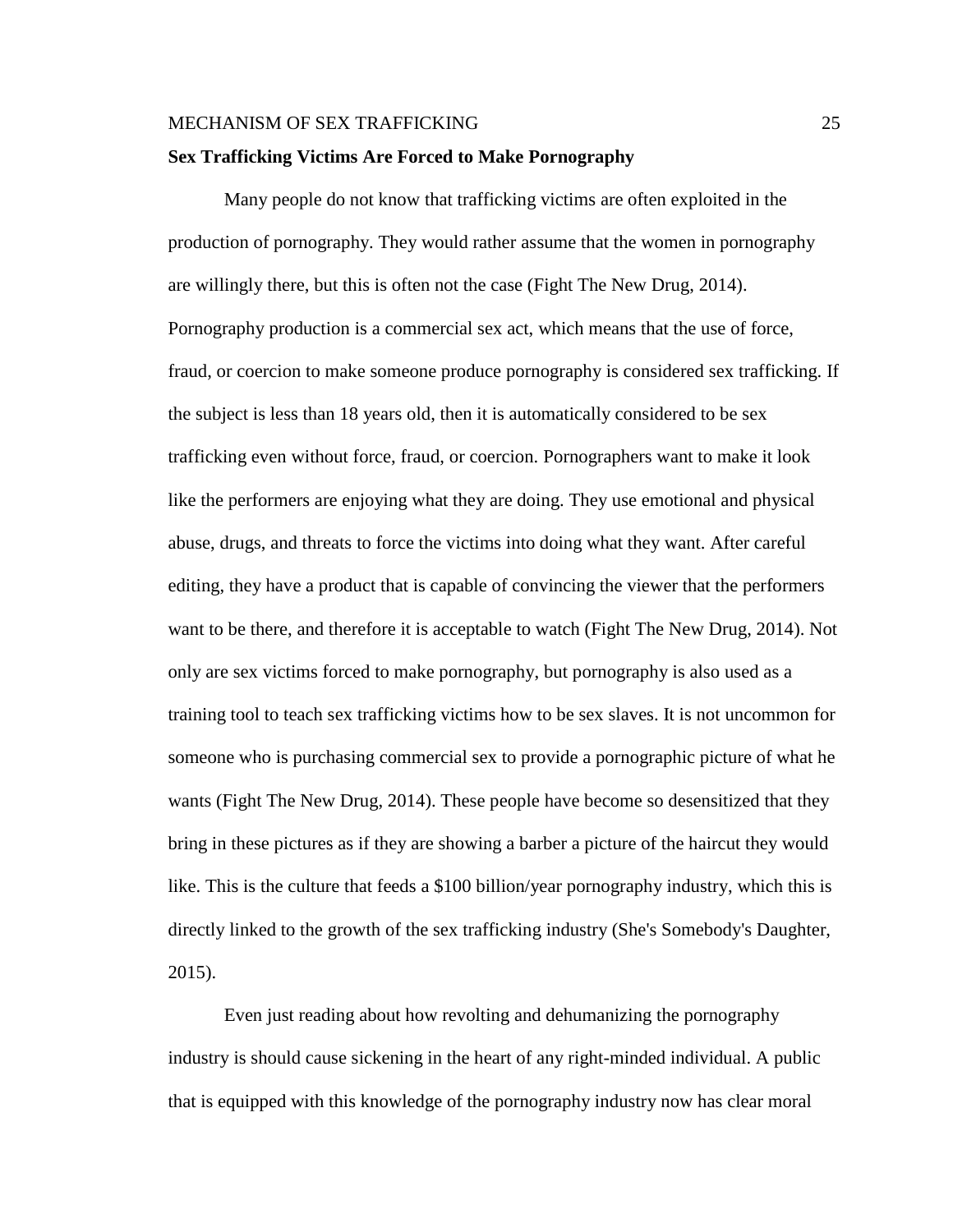motive to restrain from viewing pornography. Because of the uncomfortable nature of this topic, the true nature of the pornography is not well understood by most. An informed person has the ability and obligation to inform others that pornography is not victimless. Obviously, pornography has an addictive quality to it for those who have made a habit of viewing it. There are tools available such as internet filters, accountability programs, and parental controls for a variety of situations where the user would like to limit unintentional contact with pornography. Such tools could prove especially useful and warranted for children, whose minds are still very impressionable.

In conclusion, sex trafficking is a problem that will only be remedied by a public with a functional knowledge that they are willing to utilize in a combined effort. This effort includes measures to dismantle the mechanism in a couple ways. First, the public must gain a functional knowledge of high risk populations for sex trafficking, luring methods used by traffickers, and places where trafficking is most likely to occur. This knowledge will aid in an understanding of the signs of sex trafficking. If signs of sex trafficking are observed, the situation should be reported via the provided hotline. Aside from spotting the signs of sex trafficking, other positive interventions include the use of technology in combating trafficking as well as writing a letter to a survivor of sex trafficking. The public must also know that if they are consuming pornography, then they are contributing to the problem of sex trafficking in multiple different ways. Pornography increases the demand for sex trafficking by turning more men into buyers. The use of trafficking victims to make pornography and the use of pornography to train victims are also evident of the cycle of ever-increasing demand for sex trafficking. The public must come to the realization that by participating in the consumption of pornography, they are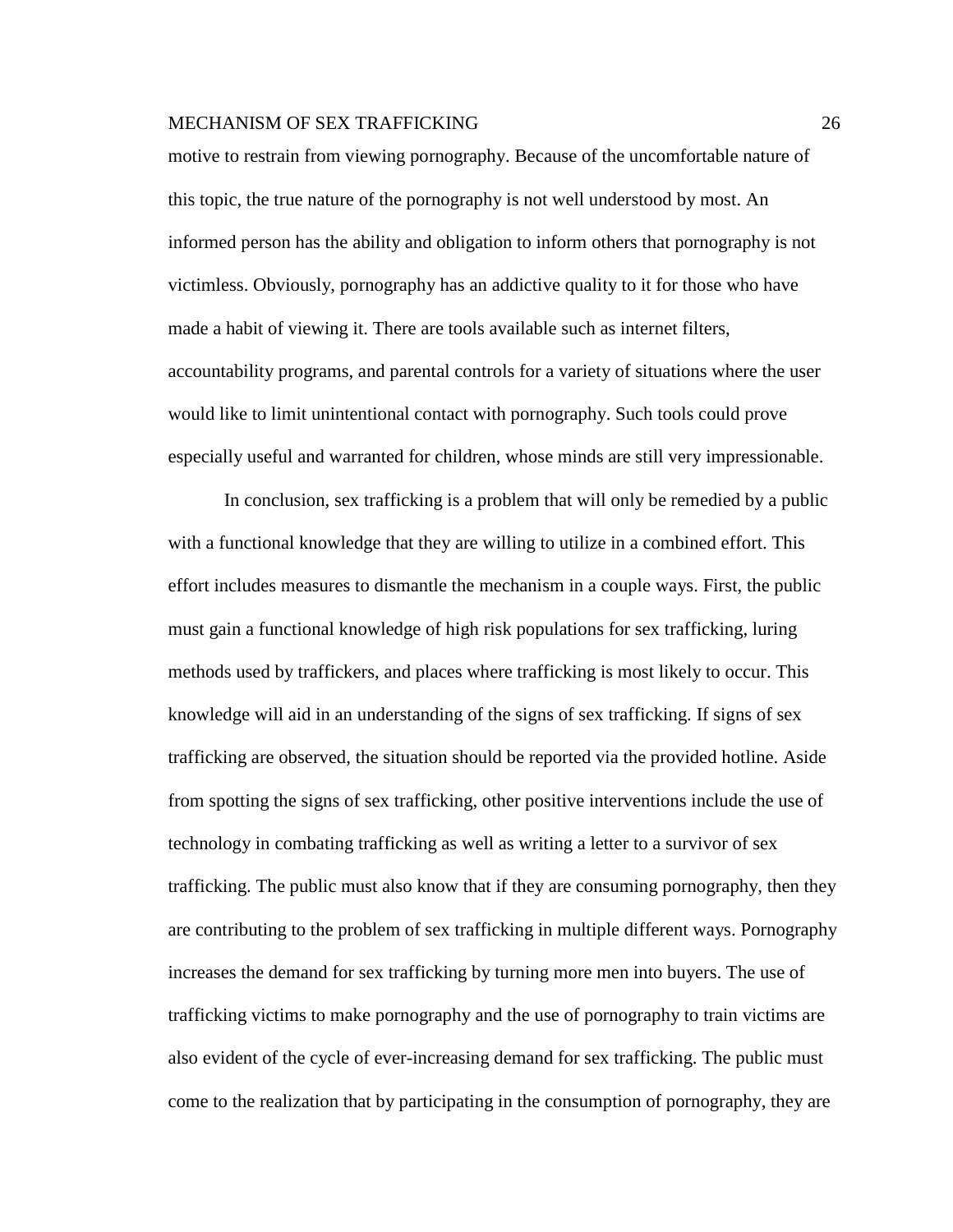essentially promoting the idea that sex trafficking is acceptable. Each individual has to choose whether to be a part of the problem or the solution. Armed with this knowledge, the public has the power to save one life at a time, but there is no middle ground. Anyone who is not a part of the solution is a part of the problem.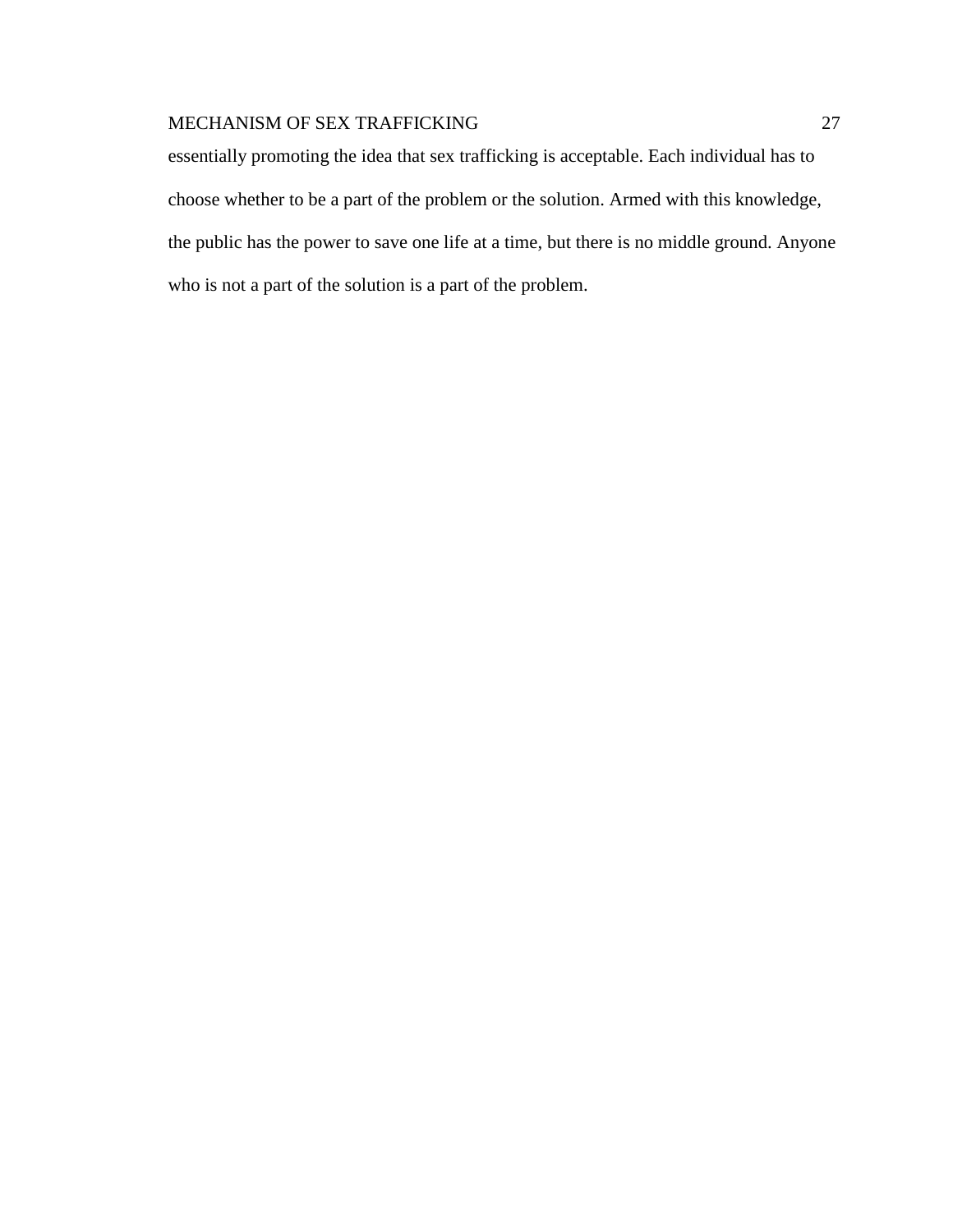#### References

A21 Campaign. (2017). *Write a letter*. Retrieved from A21.org:

http://www.a21.org/content/write-a-letter/gjdpl6?permcode=gjdpl6&site=true

- Adorjan, M., Christensen, T., Kelly, B., & Pawluch, D. (2012). Stockholm Syndrome as vernacular resource. *The Sociological Quarterly*, *53*(3), 454-474.
- Airline Ambassadors International. (2015). *Make a difference in a child's life!* Retrieved from airlineamb.org: http://airlineamb.org/ways-to-help/
- Barrows, J. (2015). *Human trafficking continuing education modules.* Retrieved from cmda.org: https://www.cmda.org/library/doclib/module-1-intro-to-domestictrafficking-in-us-2015-1.pdf
- Christian Medical & Dental Associations. (2017). *Human trafficking continuing education modules*. Retrieved from cmda.org:

https://cmda.org/resources/page/human-trafficking-continuing-education-modules

Curits, R., Terry, K., Dank, M., Dombrowski, K., & Khan, B. (2008). *Commercial sexual exploitation of children in New York City, volume one; The CSEC population in New York City: Size, characteristics, and needs.* New York: National Institute of Justice, United States Department of Justice.

Department of Homeland Security. (2016, September 9). *Human trafficking 101 for school administrators and staff.* Retrieved from dhs.gov: https://www.dhs.gov/sites/default/files/publications/bluecampaign/materials/infosheet-ht101-school-admins-and-staff/bc-infosheet-ht101 school-admins-and-staff.pdf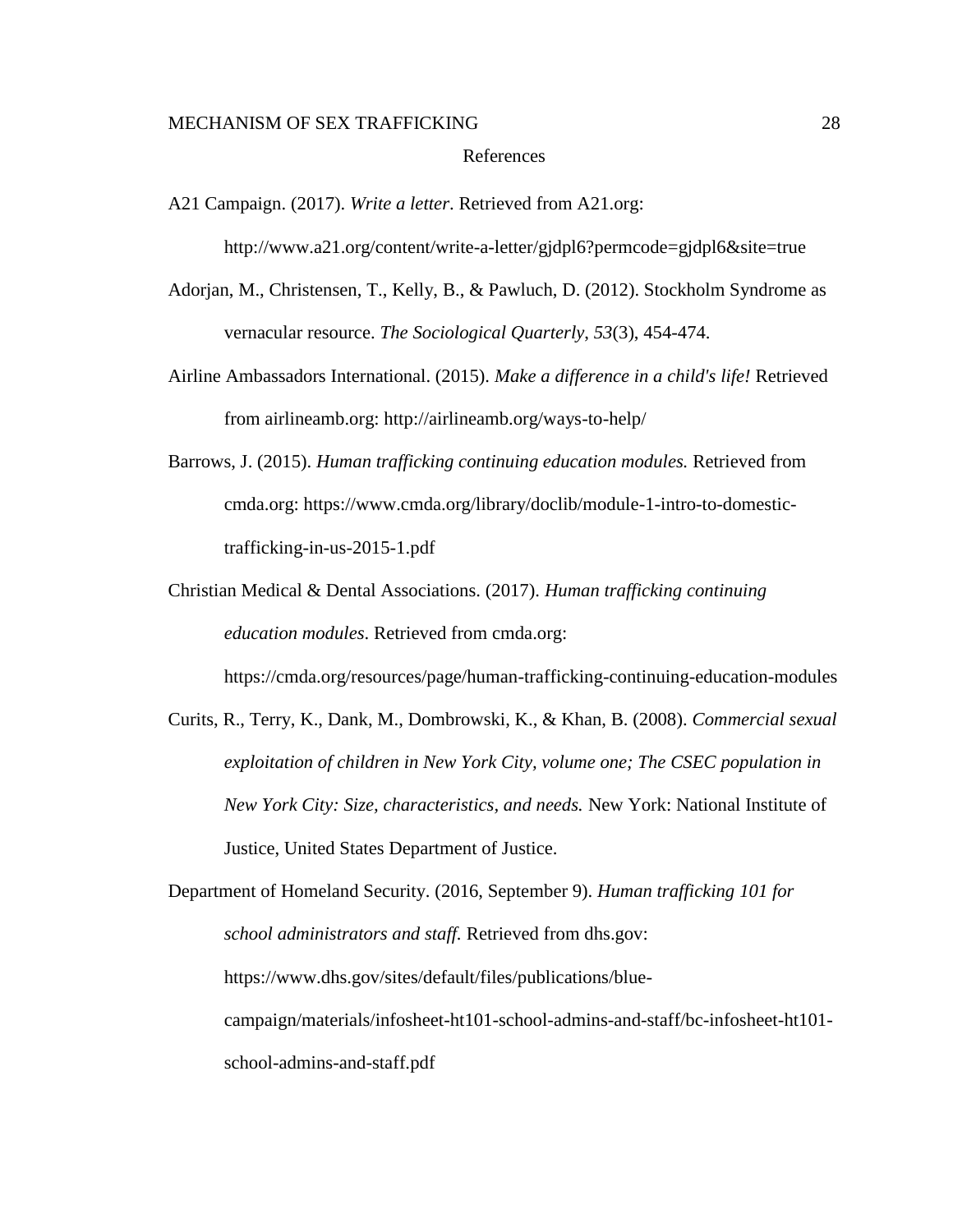- Department of Homeland Security. (n.d.). *Indicators of human trafficking.* Retrieved from dhs.gov: https://www.dhs.gov/blue-campaign/indicators-human-trafficking
- Department of Homeland Security. (n.d.). *What is human trafficking?* Retrieved from dhs.gov: https://www.dhs.gov/blue-campaign/what-human-trafficking
- Ekman, P. (2009). *Telling lies: Clues to deceit in the marketplace, politics and marriage.* New York: W.W. Norton & Company, Inc.
- Fight The New Drug . (2014, August 4). *The porn industry's dark secrets*. Retrieved from fightthenewdrug.org: http://fightthenewdrug.org/the-porn-industrys-dark-secrets/
- Fight The New Drug. (2016, June 24). *This new app helps you stop sex trafficking while you travel*. Retrieved from fightthenewdrug.org: http://fightthenewdrug.org/thenew-app-that-helps-you-stop-human-trafficking-when-you-travel/
- Fight The New Drug. (2017, February 4). *Houston's Super Bowl weekend will exploit countless victims of human trafficking*. Retrieved from fightthenewdrug.org: http://fightthenewdrug.org/houston-superbowl-draws-huge-sex-trafficking-crisis/
- Foubert, J. D., Brosi, M. W., & Bannon, R. (2011). Pornography viewing among fraternity men: Effects on bystander intervention, rape myth acceptance, and behavioral intent to commit sexual assault. *Sexual Addiction and Compulsivity*, *18*(4), 212-231.
- Freed, W. (2007, March 13). *Hidden in the shadows: Sex trafficking and women's health.* Retrieved from bixbyprogram.ph.ucla.edu: http://bixbyprogram.ph.ucla.edu/lectureslides/freed\_3.7.07.ppt
- Gouty, A. H. (2015). The best interests of a trafficked adolescent. *Indiana Journal of Global Legal Studies*, *22*(2), 737.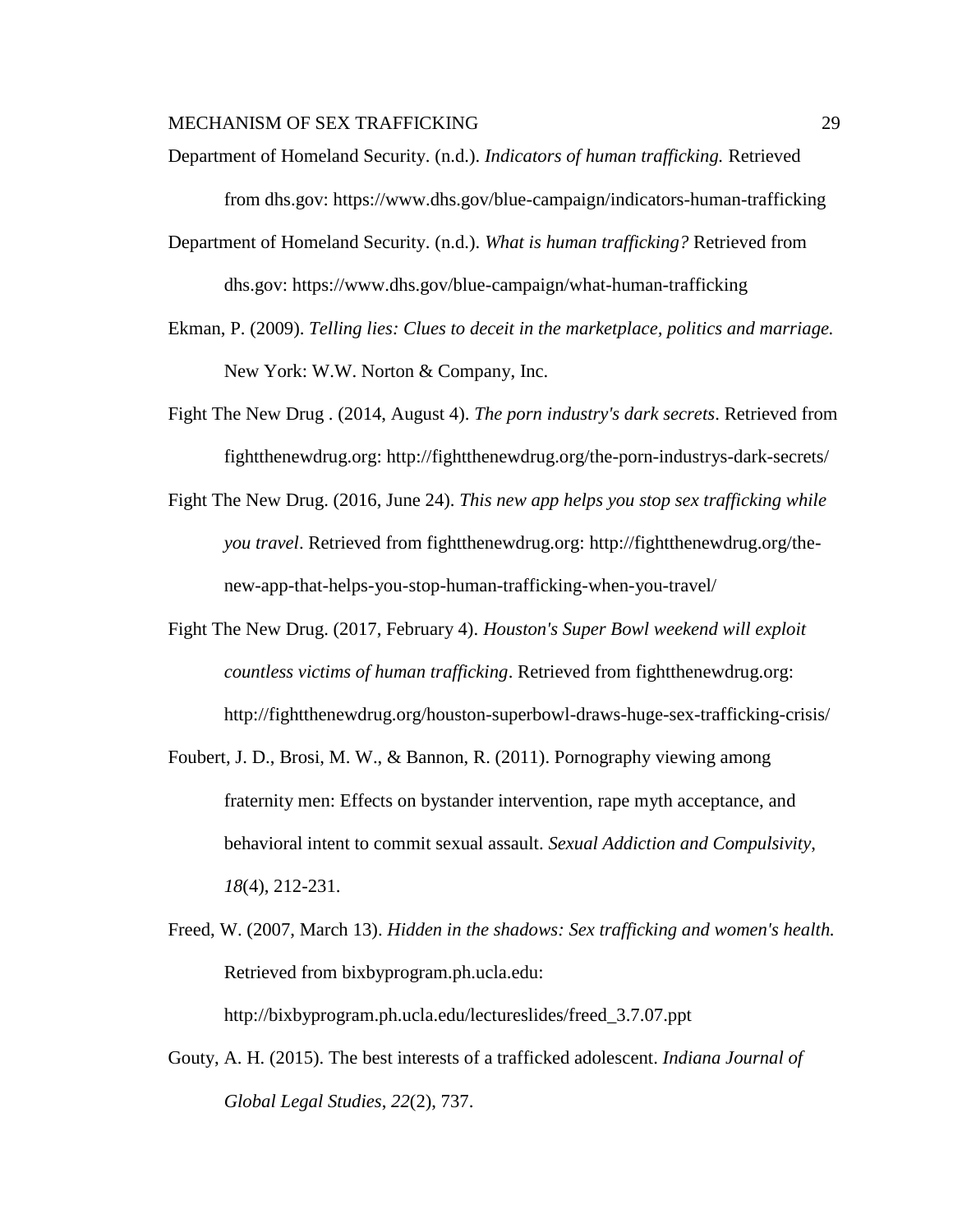- Hadjiyanni, T., Povlitzki, M., & Preble, H. (2014). The placeness of sex trafficking instilling consciousnes through Minnesota's experience. *Journal of Interior Design*, *39*(1), 1-16.
- Hope For Justic. (n.d.). *Trafficking and exploitation: What happens to trafficking victims?* Retrieved from hopeforjustic.org: http://hopeforjustice.org/traffickingexploitation/
- Kamps, H. J. (2016, June 25). *You can help stop human trafficking with the TraffickCam app*. Retrieved from techcrunch.com:

https://techcrunch.com/2016/06/25/traffickcam/

- Kotrla, K. (2010). Domestic minor sex trafficking in the United States. *Social Work*, *55*(2), 181.
- Lewis, S. L., Dirksen, S. R., Heitkemper, M. M., & Bucher, L. (2014). *Medical-surgical nursing: Assessment and management of clinical problems.* St. Louis: Elsevier.
- Logan, T., Walker, R., & Hunt, G. (2009). Understanding human trafficking in the United States. *Trauma, Violence, & Abuse*, *10*(1), 3-30.
- Makin, D. A., & Morczek, A. L. (2015). X views and counting: Interest in rape-oriented pornography as gendered microaggression. *Journal of Interpersonal Violence*, *31*(12), 2131-2155.
- Mauras, H., Stoleru, S., Moulier, V., Pelegrini-Issac, M., Rouxel, R., Grandjean, B., ... Bittoun, J. (2008). Activation of mirror-neuron system by erotic video clips predicts degree of induced erection: an fMRI study. *NeuroImage*, *42*(3), 1142- 1150.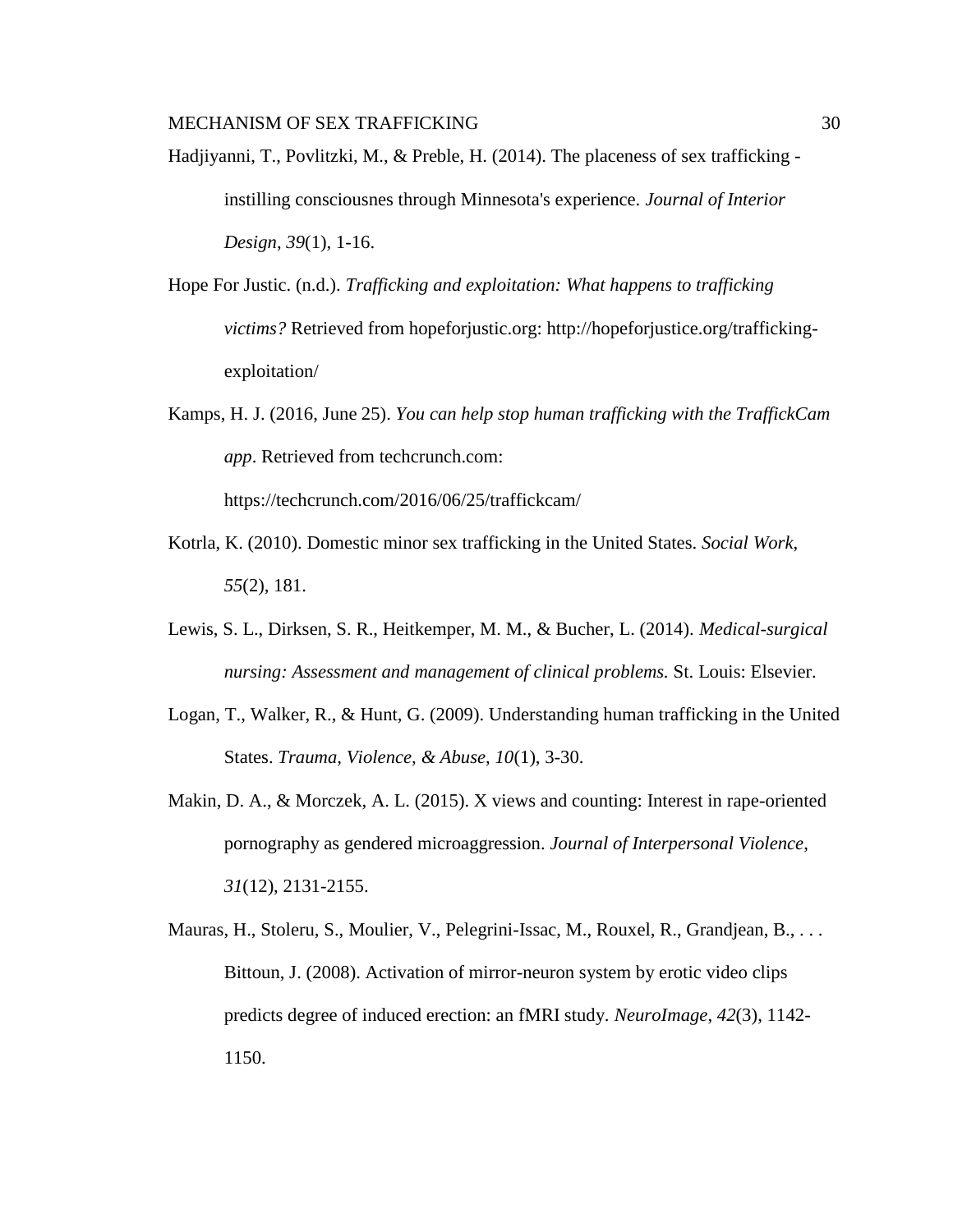- National Human Trafficking Hotline. (n.d.). *Recognize the signs*. Retrieved from humantraffickinghotline.org: https://humantraffickinghotline.org/what-humantrafficking/recognizing-signs
- Polaris. (2017). *Sex trafficking in the U.S. A closer look at U.S. citizen victims.* Retrieved from polarisproject.org: https://polarisproject.org/sites/default/files/us-citizen-sextrafficking.pdf
- Polaris Project. (2012). *Sex trafficking at truck stops at-a-glance.* Retrieved from traffickingresourcecenter.org: https://traffickingresourcecenter.org/sites/default/files/Sex%20Trafficking%20at %20Truck%20Stops%20AAG.pdf
- Rosenblatt, K. (February, 5 2017). *Flight attendant rescues sex trafficking victim traveling with pimp*. Retrieved from fightthenewdrug.org: http://fightthenewdrug.org/flight-attendant-rescues-sex-trafficking-victimtraveling-with-pimp/
- Shared Hope International. (2014). *Warning signs of sex trafficking.* Retrieved from sharedhope.org: http://sharedhope.org/wp-content/uploads/2015/09/Warning-Signs-of-Sex-Trafficking-Shared-Hope-International.pdf
- Shared Hope International. (2017). *What is sex trafficking?* Retrieved from Sharedhope.org: http://sharedhope.org/the-problem/what-is-sex-trafficking/
- She's Somebody's Daughter. (2015). *Get the facts about sex trafficking*. Retrieved from shessomebodysdaughter.org: http://www.shessomebodysdaughter.org/get-thefacts-about-sex-trafficking